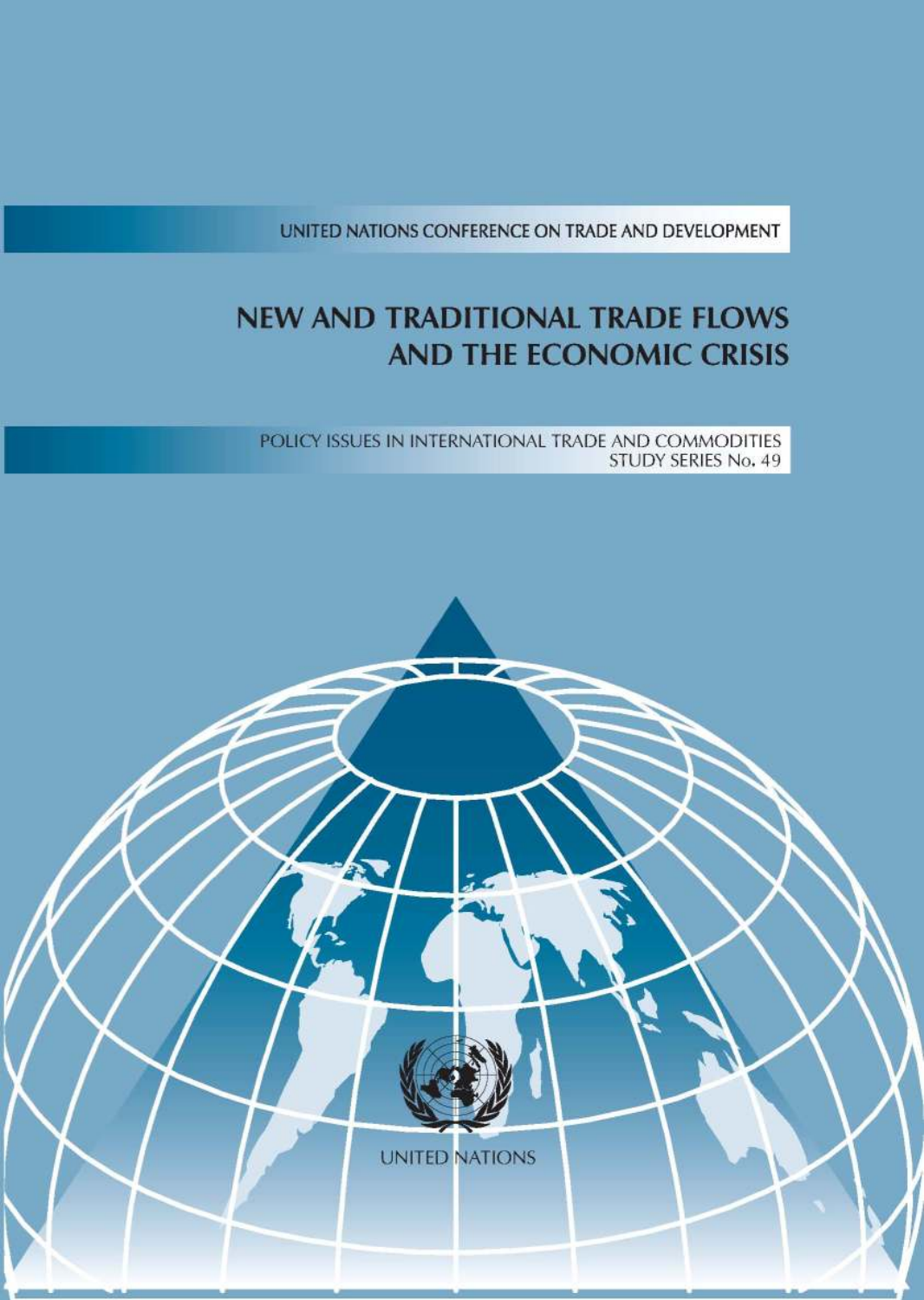UNITED NATIONS CONFERENCE ON TRADE AND DEVELOPMENT

POLICY ISSUES IN INTERNATIONAL TRADE AND COMMODITIES STUDY SERIES No. 49

# **NEW AND TRADITIONAL TRADE FLOWS AND THE ECONOMIC CRISIS**

by

**Alessandro Nicita** 

and

## **Bolormaa Tumurchudur-Klok**

UNCTAD, Geneva



**UNITED NATIONS**  New York and Geneva, 2011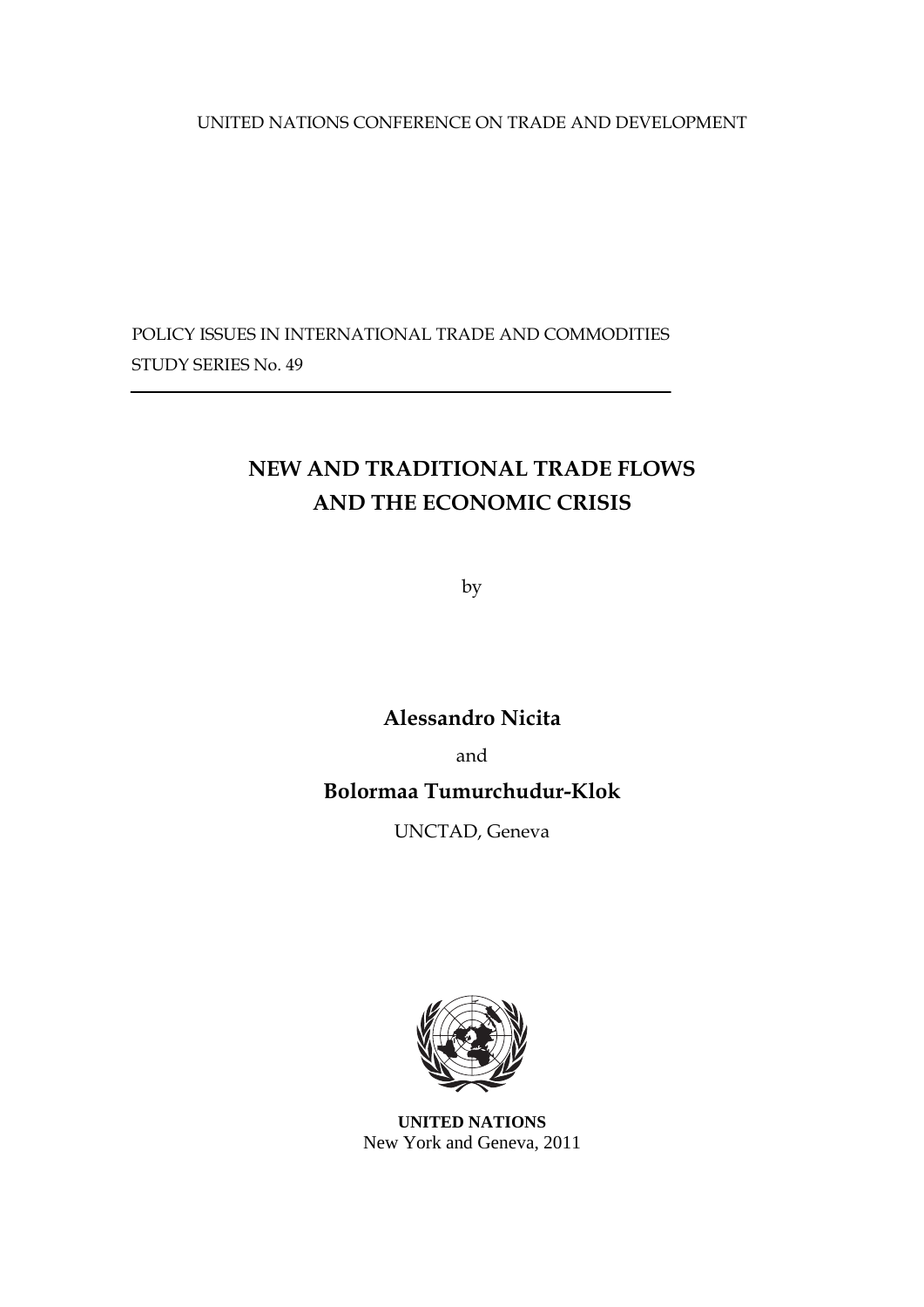### **Note**

 The purpose of this series of studies is to analyse policy issues and to stimulate discussions in the area of international trade and development. The series includes studies by UNCTAD staff and by distinguished researchers from academia. This paper represents the personal views of the authors only, and not the views of the UNCTAD secretariat or its member States.

 The designations employed and the presentation of the material do not imply the expression of any opinion whatsoever on the part of the United Nations Secretariat concerning the legal status of any country, territory, city or area, or of its authorities, or concerning the delimitation of its frontiers or boundaries.

 Material in this publication may be freely quoted or reprinted, but acknowledgement is requested, together with a reference to the document number. It would be appreciated if a copy of the publication containing the quotation or reprint could be sent to the UNCTAD secretariat at the following address:

> Chief Trade Analysis Branch Division on International Trade in Goods and Services, and Commodities United Nations Conference on Trade and Development Palais des Nations CH-1211 Geneva

> > Series Editor: Victor Ognivtsev Officer-in-Charge, Trade Analysis Branch

> > > UNCTAD/ITCD/TAB/50

#### **UNITED NATIONS PUBLICATION**

ISSN 1607-8291

© Copyright United Nations 2011 All rights reserved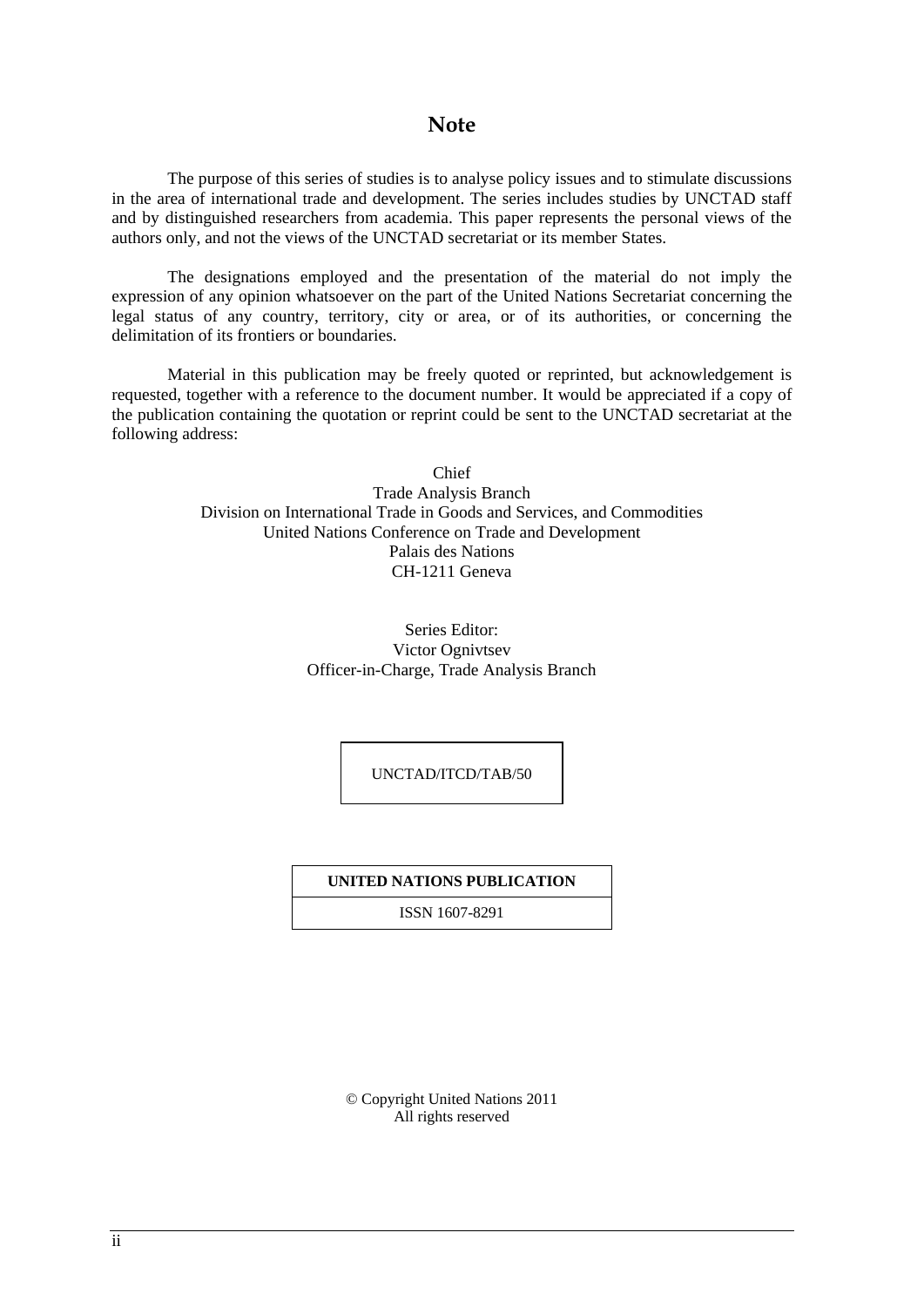### **Abstract**

In terms of economic development, it makes a difference whether export increases at the extensive (new trade flows) or intensive margin (traditional, well-established trade flows). Similarly, a decline in international trade may affect new flows relatively more than traditional ones. A more severe impact on new trade flows could impose additional obstacles to recovery for those countries relying on export diversification for their economic development. This paper seeks to determine whether the recent decline in international trade has affected relatively more trade at the extensive margin or at the intensive margin. The overall results indicate that the economic crisis of 2008 and 2009 has had more severe implications for those bilateral trade flows that did not exist before 2006. New bilateral flows have a lower probability of surviving the fall in demand and relatively higher negative effects on their volumes of trade. Consequently, the economic crisis may also affect the global economy by producing delays in the international product cycle, with traditional and larger exporters holding ground in a relatively better way than new entrants.

*Keywords:* International trade flows, economic crisis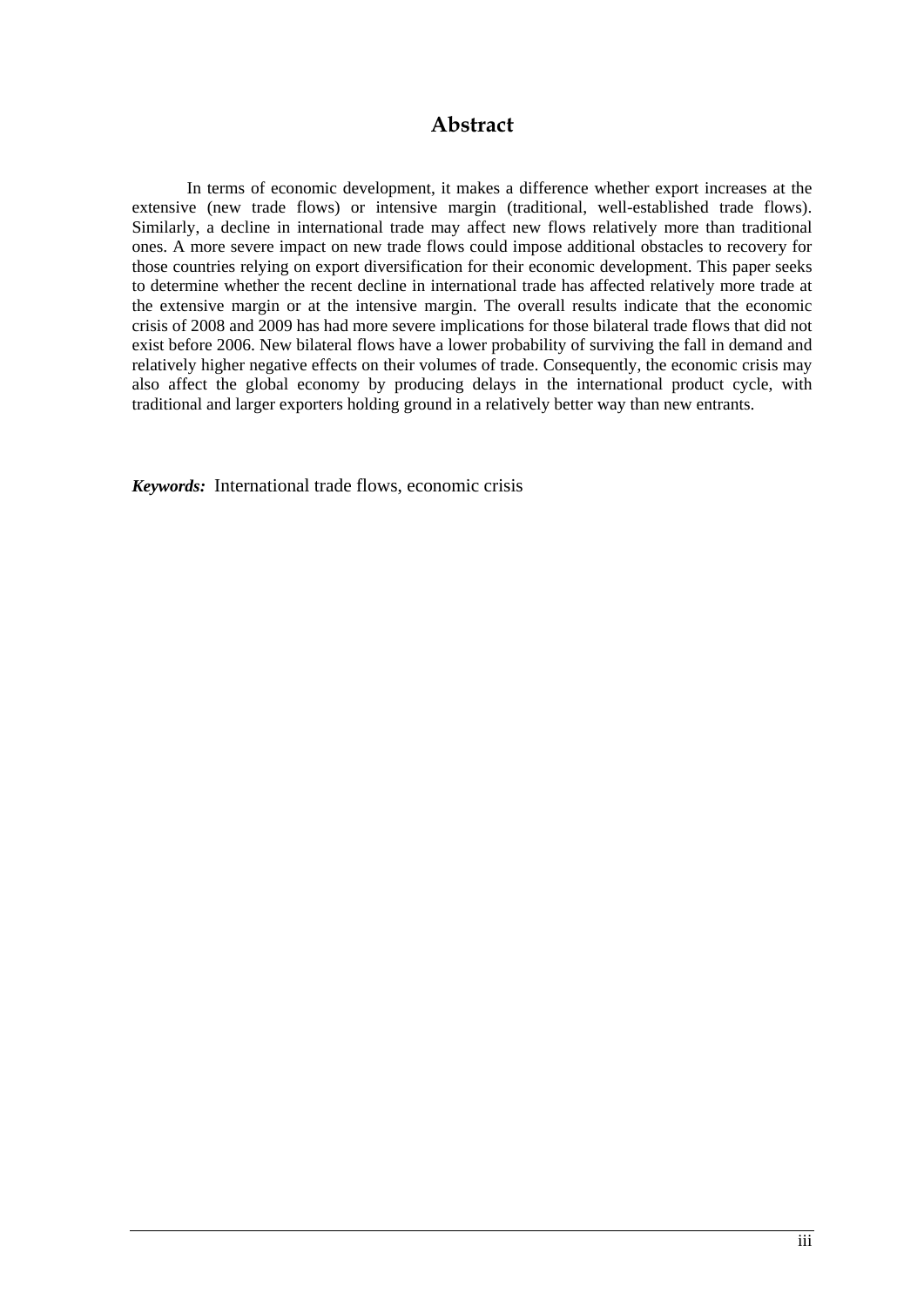# **Acknowledgements**

The authors wish to thank Marco Fugazza, Mia Mikic and Miho Shirotori for their helpful comments and discussion. We are also grateful to participants in seminars at the World Trade Organization and at the University of Geneva*.* 

Any mistakes or errors remain the authors' own, who may be contacted at the following e-mail address: alessandro.nicita@unctad.org.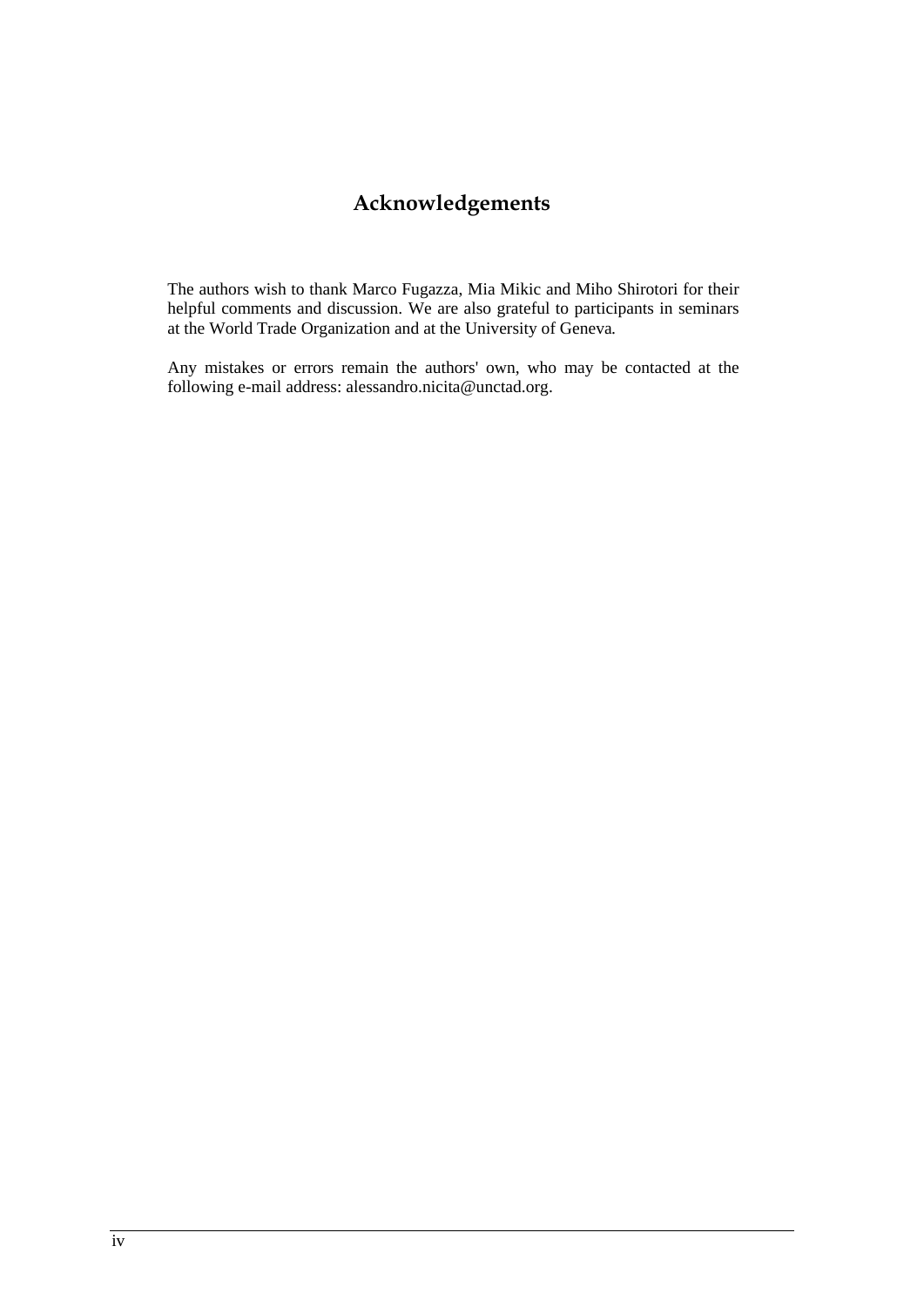## **Contents**

| 1. |  |
|----|--|
| 2. |  |
| 3. |  |
|    |  |
|    |  |

### **List of figures**

| Figure 1. |  |
|-----------|--|
| Figure 2. |  |
| Figure 3. |  |

### **List of tables**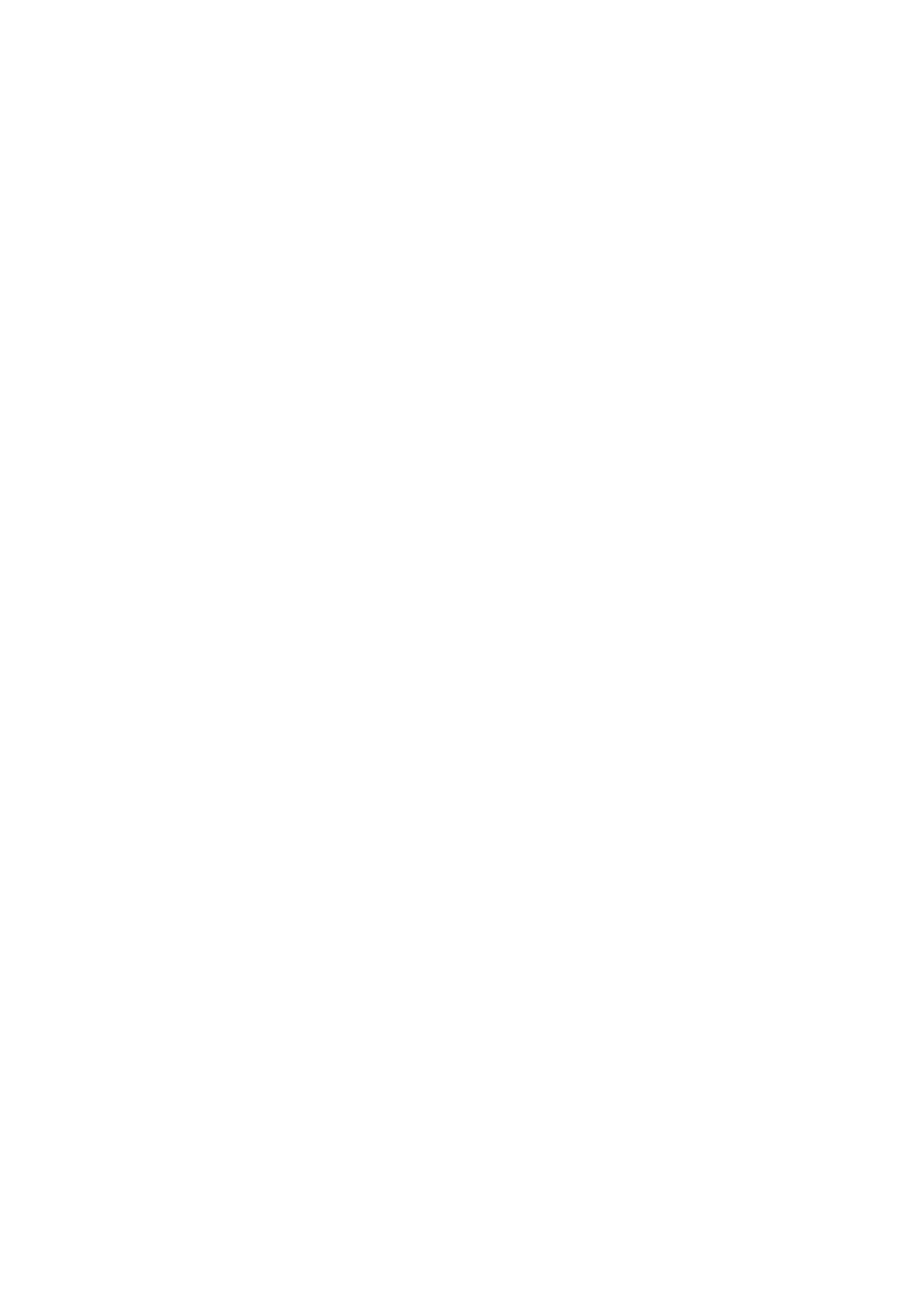## **Introduction**

1

In the last 20 years, international trade has increased more than five-fold to reach about \$15 trillion in 2008. For developing countries, export growth has been even faster, as it jumped from about \$800 billion in 1990 to about \$5 trillion in 2008. Most of the increase in trade has been at the intensive margin; that is, an increase in volume of existing trade flows. The growth at the extensive margin, whether due to exports to new markets or due to exports of new products, has been much lower (Amurgo-Pacheco and Pierola, 2007; Besedes and Prusa, 2007 and Brenton and Newfarmer, 2007).

In terms of economic development, it makes a difference whether export increases at the extensive or intensive margin. In general, countries that have been able to expand into the export of new products have performed better in terms of economic development (Hausmann et al., 2006).<sup>1</sup> Similarly, in periods of slowing economic growth or declining demand, it could make a difference whether the fall in trade is at the intensive or extensive margin. The export of new products often anticipates the future export potential of a country. If periods of shrinking demand have a relatively higher negative impact on new export flows, this could imply stronger repercussions for economic growth in developing countries.

This paper investigates whether export performance in time of economic crisis differs between new trade flows and well-established flows. There are several reasons why reduced global demand could have a different impact on bilateral trade flows, depending on length relationships. For example, new exporters may be the ones that were filling the increasing marginal demand, thus operating on smaller margins. Consequently, these new exporters may be the first to be crowded out once markets shrink. Similarly, in times of economic crisis, importers may be more willing to rely on proven suppliers. Suppliers with a limited history may be considered too risky and thus be the first to experience reduced demand. However, new exporters may be those that adopt newer varieties, newer and more efficient production processes and thus navigate better through price declines. Moreover, new products may benefit from some forms of government support and thus be more resilient. Similarly, a large initial investment may force firms to stay in the market even at a loss, hoping for a quick recovery of demand and prices. Finally, an economic crisis may represent a structural break, thus providing the shock necessary to reshape trade flows and offer opportunities to new entrants.

To investigate the relative performance of new export sectors versus traditional ones, we proceed in three steps. Firstly, we use a probabilistic econometric model to determine whether the occurrence of exporting in periods of declining demand differs according to the length of the trade relationship. Secondly, we examine whether new products behave differently in terms of spell duration from traditional products and whether this changes during a period of shrinking demand. In doing so, we utilize the standard methods of the trade duration literature: the Kaplan-Meier estimator and the Cox regression approach. Finally, we use a standard panel estimation to measure any difference in the effect on trade volumes of new flows versus traditional, well-established flows.

The findings suggest that, although shrinking demand has had a negative effect on trade both at the extensive and intensive margins, trade at the extensive margin appears to have been relatively more affected, especially with regard to its magnitude. Moreover, the results hint at other

<sup>&</sup>lt;sup>1</sup> The failure of many developing countries to successfully diversify out of their traditional export sectors suggests that export diversification is not an easy task. It often involves fixed costs and high entry barriers that often require large investments that cannot be met without careful planning and government support (Hausmann and Rodrik, 2003).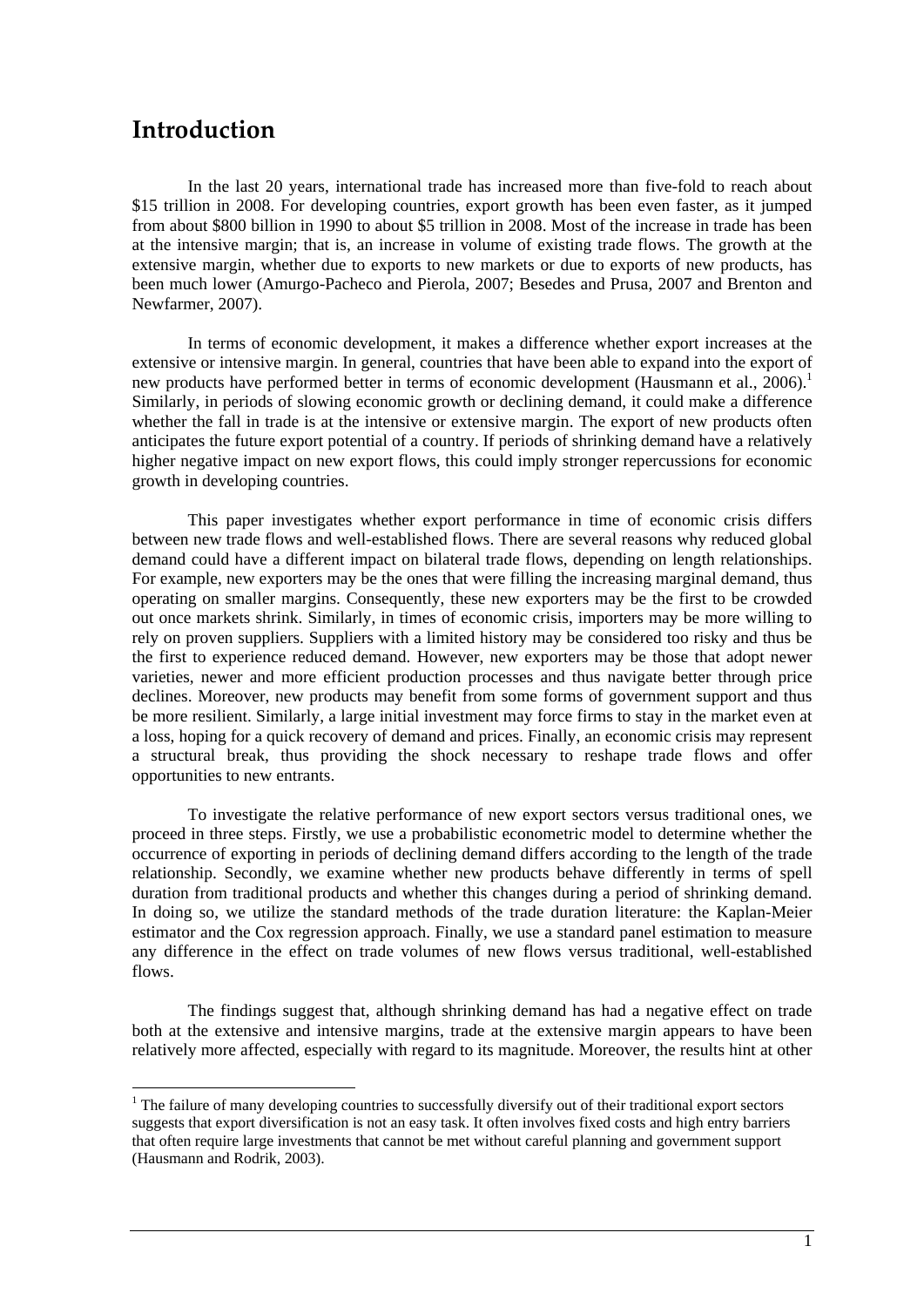determinants that may be more important in explaining the effect of the crisis on bilateral trade relationships. Indeed, our results suggest that that the past magnitude of bilateral trade is important, with larger flows relatively less affected than smaller ones.

The outline of the paper is as follows. Chapter 1 presents the data and some descriptive statistics on new and traditional trade flows. Chapter 2 discusses the methodology to estimate the impact of the crisis on trade flows. Chapter 3 presents the results and is followed by conclusions drawn from the study.

## **1. New and traditional trade flows**

Many factors determine bilateral trade flows. In addition to supply and demand factors, government policies, trade costs, geography, cultural links and past experience in trade relationships also play an important role as determinants of international trade (Nicita and Olarreaga, 2007).

Periods of declining international demand can relate to new and traditional bilateral trade flows in several ways. For example, to the extent to which new export flows stem from exporters with higher costs – for instance because these exports filled the marginal demand in the previous period of economic growth – these flows are likely to be the first to disappear when global demand shrinks. However, new export flows could be the reflection of changes in global production chains with new, more efficient exporters replacing traditional ones. If so, new export flows will be less likely to be affected by shrinking demand. Past trade relationships may also play an important role. In periods of economic downturn, firms may tend to engage in businesses relationships solely with proven partners, as uncertainty and risks are generally higher. In this regard, firms that have just entered a determined market or started exporting a new product can find themselves in a more difficult position in competing with firms that have already established trade relationships.

The objective of this paper is to analyse the performance of new export flows relative to well-established traditional exports in times of shrinking demand. The data we use in the analysis consists in monthly data relating to the United States of America from January 2007 to June 2009 originating from the Interactive Tariff and Trade DataWeb of the United States International Trade Commission. The data is at the harmonized system (HS) six-digit-level classification encompassing some 5,000 different products. Import data is bilateral and covers about 110 trading partners. Since we set the start of the economic crisis in October 2008, our analysis is based on 21 time periods before the crisis and 9 during the crisis. New trade flows are defined as those bilateral flows at the product level that did not exist before 2006 – but did exist in 2006 or 2007. The study does not consider products for which total imports to the United States were under \$10 million for the 2007–2008 period – thus excluding economically meaningless products – or bilateral trade flows under  $$10,000.<sup>2</sup>$ 

Table 1 provides descriptive statistics on the incidence of new trade flows in terms of the number of flows and volumes of trade in 2008. On average, we observe that about 6 per cent of bilateral trade flows and 13 per cent of trade volumes can be classified as new flows. Further, the percentage of new trade flows both in number and volumes varies substantially by country. The amount of new trade flows ranges from zero for Sudan, Chad, Azerbaijan, and Tajikistan (implying that exports from these countries to the United States in 2008 were limited to products that had already been exported before 2006) to about 17 per cent for Paraguay and Uganda (implying that 17 per cent of the products exported by these countries to the United States in 2008 were not exported prior to 2006). With regard to trade volumes, the percentage of trade categorized as new also varies considerably across countries. New flows represent an important share of total trade for

<sup>&</sup>lt;sup>2</sup> We also test the validity of our results according to different definitions of new products.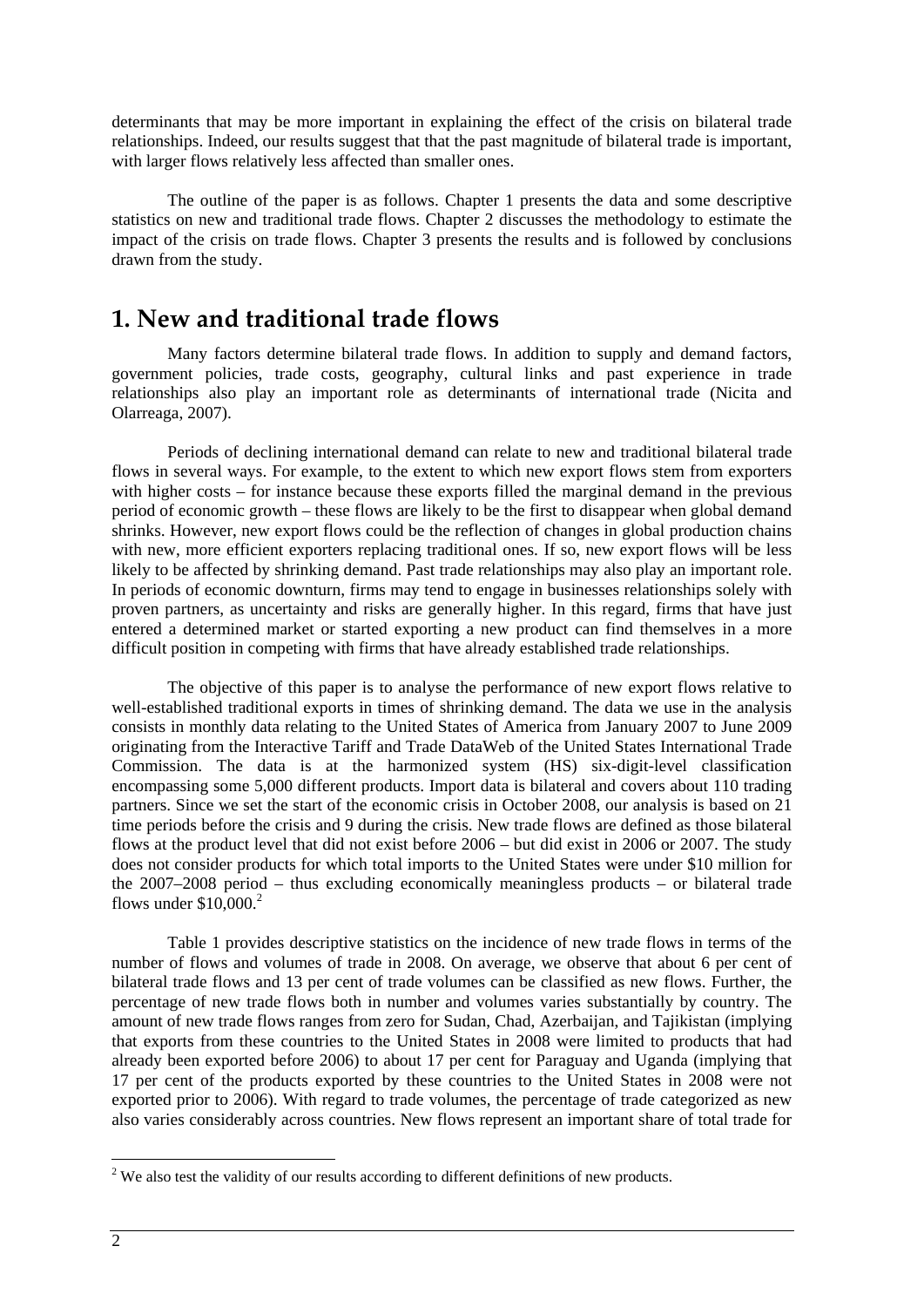a number of developing countries. Trade flows categorized as new represent more than 20 per cent of total trade for nine countries, seven of which are in East Asia. This indicates that countries in that region are the most dynamic new market entrants.

|                                    | Percentage of<br>new bilateral<br>trade flows | Percentage of<br>trade under<br>new flows | Average volume<br>of new relative to<br>traditional trade |                               | Percentage of<br>new bilateral<br>trade flows | Percentage of<br>trade under<br>new flows | Average volume<br>of new relative to<br>traditional trade |
|------------------------------------|-----------------------------------------------|-------------------------------------------|-----------------------------------------------------------|-------------------------------|-----------------------------------------------|-------------------------------------------|-----------------------------------------------------------|
| Country                            | (%)                                           | (%)                                       | flow $(\% )$                                              | Country                       | (%)                                           | (%)                                       | flow $(\% )$                                              |
| Albania                            | 0.9                                           | 0.1                                       | 38                                                        | Lao PDR                       | 7.4                                           | 1.8                                       | 26                                                        |
| Algeria                            | 10.1                                          | 1.5                                       | 10                                                        | Latvia                        | 12.9                                          | 10.1                                      | 87                                                        |
| Angola                             | 2.5                                           | 0.0                                       | 68                                                        | Lebanon                       | 5.6                                           | 3.1                                       | 96                                                        |
| Argentina                          | 5.4                                           | 5.4                                       | 109                                                       | Lithuania                     | 7.8                                           | 4.6                                       | 68                                                        |
| Australia                          | 5.1                                           | 2.2                                       | 42                                                        | Madagascar                    | 3.3                                           | 0.2                                       | 8                                                         |
| Austria                            | 5.9                                           | 5.3                                       | 70                                                        | Malawi                        | 8.1                                           | 5.6                                       | 47                                                        |
| Azerbaijan                         | 0.0                                           | 0.0                                       | $\overline{4}$                                            | Malaysia                      | 9.3                                           | 32.2                                      | 478                                                       |
| Bangladesh                         | 4.0                                           | 0.1                                       | $\mathfrak z$                                             | Mauritius                     | 4.3                                           | 0.7                                       | 29                                                        |
| <b>Belarus</b>                     | 10.2                                          | 2.8                                       | 23                                                        | Mexico                        | 4.7                                           | 20.4                                      | 504                                                       |
| Belgium                            | 4.3                                           | 1.6                                       | 41                                                        | Mongolia                      | 1.0                                           | 0.0                                       | 74                                                        |
| Bolivia, Plurinational<br>State of | 8.4                                           | 7.8                                       | 72                                                        | Morocco<br>Mozambique         | 6.0<br>5.6                                    | 13.4<br>1.8                               | 221<br>23                                                 |
| Bosnia and                         | 4.9                                           | 2.3                                       | 91                                                        | Nepal                         | 3.5                                           | 0.9                                       | 29                                                        |
| Herzegovina                        |                                               |                                           |                                                           | Netherlands                   | 4.9                                           | 8.7                                       | 204                                                       |
| <b>Brazil</b>                      | 4.6                                           | 3.6                                       | 89                                                        | New Zealand                   | 6.7                                           | 4.0                                       | 53                                                        |
| Bulgaria                           | 5.8                                           | 3.9                                       | 63                                                        | Nicaragua                     | 7.7                                           | 1.2                                       | 15                                                        |
| Burkina Faso                       | 2.9                                           | 1.2                                       | 518                                                       | Nigeria                       | 5.0                                           | 1.3                                       | 25                                                        |
| Cambodia                           | 6.3                                           | 0.8                                       | 12                                                        | Norway                        | 6.9                                           | 11.4                                      | 159                                                       |
| Canada                             | 4.4                                           | 3.6                                       | 85                                                        | Pakistan                      | 2.5                                           | 4.2                                       | 152                                                       |
| Chad                               | 0.0                                           | 0.0                                       | $\overline{4}$                                            | Panama                        | 10.0                                          | 9.6                                       | 73                                                        |
| Chile                              | 8.8                                           | 14.0                                      | 156                                                       | Papua New Guinea              | 11.4                                          | 1.4                                       | 13                                                        |
| China                              | 5.4                                           | 22.4                                      | 503                                                       | Paraguay                      | 16.4                                          | 18.1                                      | 124                                                       |
| China, Hong Kong                   | 5.8                                           | 11.0                                      | 212                                                       | Peru                          | 5.8                                           | 3.4                                       | 51                                                        |
| China, Taiwan                      | 5.7                                           | 28.3                                      | 676                                                       | Philippines                   | 7.9                                           | 26.0                                      | 417                                                       |
| Province of                        |                                               |                                           |                                                           | Poland                        | 5.8                                           | 6.3                                       | 102                                                       |
| Colombia<br>Costa Rica             | 6.6<br>8.3                                    | 16.5<br>10.6                              | 264<br>120                                                | Portugal<br>Republic of Korea | 6.0<br>5.2                                    | 8.5<br>32.1                               | 199<br>845                                                |
| Côte d'Ivoire                      | 7.3                                           | 1.5                                       | 13                                                        | Republic of Moldova           | 4.0                                           | 7.3                                       | 130                                                       |
| Croatia                            | 6.1                                           | 2.6                                       | 42                                                        | Romania                       | 5.8                                           | 4.1                                       | 80                                                        |
| Czech Republic                     | 5.4                                           | 8.2                                       | 140                                                       | <b>Russian Federation</b>     | 5.1                                           | 2.3                                       | 48                                                        |
| Denmark                            | 5.5                                           | 4.8                                       | 98                                                        | Saudi Arabia                  | 5.3                                           | 2.7                                       | 38                                                        |
| Dominican Republic                 | 6.5                                           | 5.2                                       | 80                                                        | Senegal                       | 3.5                                           | 2.3                                       | 47                                                        |
| Ecuador                            | 8.9                                           | 18.7                                      | 223                                                       | Singapore                     | 7.1                                           | 25.0                                      | 398                                                       |
| Egypt                              | 5.7                                           | 6.0                                       | 82                                                        | Slovak Republic               | 12.0                                          | 5.6                                       | 46                                                        |
| El Salvador                        | 4.7                                           | 3.7                                       | 72                                                        | Slovenia                      | 7.2                                           | 10.1                                      | 118                                                       |
| Estonia                            | 10.6                                          | 10.1                                      | 126                                                       | South Africa                  | 5.3                                           | 0.7                                       | 12                                                        |
| Ethiopia                           | 7.1                                           | 1.9                                       | 27                                                        | Spain                         | 4.0                                           | 2.9                                       | 87                                                        |
| Finland                            | 5.0                                           | 4.6                                       | 96                                                        | Sri Lanka                     | 4.1                                           | 1.3                                       | 29                                                        |
| France                             | 4.2                                           | 1.9                                       | 46                                                        | Sudan                         | 0.0                                           | 0.0                                       | 2                                                         |
| Gabon                              | 5.5                                           | 3.0                                       | 28                                                        | Sweden                        | 4.9                                           | 7.1                                       | 124                                                       |
| Germany                            | 4.3                                           | 3.7                                       | 84                                                        | Switzerland                   | 4.1                                           | $2.3\,$                                   | 48                                                        |
| Ghana                              | 11.3                                          | 19.9                                      | 125                                                       | Syrian Arab Republic          | 4.6                                           | 1.1                                       | $27\,$                                                    |
| Greece                             | 5.3                                           | 2.1                                       | 41                                                        | Tajikistan                    | 0.0                                           | 0.0                                       | 8                                                         |
| Guatemala                          | $4.8\,$                                       | 3.6                                       | 45                                                        | Thailand                      | 6.8                                           | 22.0                                      | 374                                                       |
| Haiti                              | 2.3                                           | 0.1                                       | $\overline{4}$                                            | Tunisia                       | 4.6                                           | 3.8                                       | 73                                                        |
| Honduras                           | 5.7                                           | 5.3                                       | 88                                                        | Turkey                        | 4.8                                           | 2.4                                       | 61                                                        |
| Hungary<br>India                   | 8.1<br>4.3                                    | 22.3<br>3.6                               | 261<br>67                                                 | Uganda<br>Ukraine             | 18.0<br>5.6                                   | 3.5<br>4.6                                | $25\,$<br>67                                              |
| Indonesia                          | 8.1                                           | 12.4                                      | 152                                                       | <b>United Kingdom</b>         | 4.6                                           | 3.0                                       | 67                                                        |
| Iran (Islamic Rep. of)             | 3.7                                           | 0.1                                       | $\mathfrak{Z}$                                            | <b>United Republic</b>        | 5.5                                           | 7.5                                       | 103                                                       |
| Ireland                            | 6.6                                           | $3.0\,$                                   | 42                                                        | of Tanzania                   |                                               |                                           |                                                           |
| Israel                             | 5.5                                           | 4.7                                       | 115                                                       | Uruguay                       | 9.8                                           | 9.6                                       | 78                                                        |
| Italy                              | 4.6                                           | 3.9                                       | 73                                                        | Uzbekistan                    | 1.7                                           | $0.0\,$                                   | 13                                                        |
| Jamaica                            | 6.5                                           | $0.6\,$                                   | $\,8\,$                                                   | Venezuela, Bolivarian         | 2.4                                           | 1.7                                       | 49                                                        |
| Japan                              | 4.2                                           | 13.4                                      | 360                                                       | Republic of                   |                                               |                                           |                                                           |
| Jordan                             | 5.8                                           | 1.2                                       | 18                                                        | Viet Nam                      | 10.5                                          | 6.4                                       | 61                                                        |
| Kazakhstan                         | $7.4\,$                                       | 0.1                                       | $\sqrt{2}$                                                | Zambia                        | $1.8\,$                                       | $0.0\,$                                   | 9                                                         |
| Kenya                              | $7.4\,$                                       | $3.0\,$                                   | 35                                                        |                               |                                               |                                           |                                                           |

### **Table 1. Incidence of new trade flows, by country**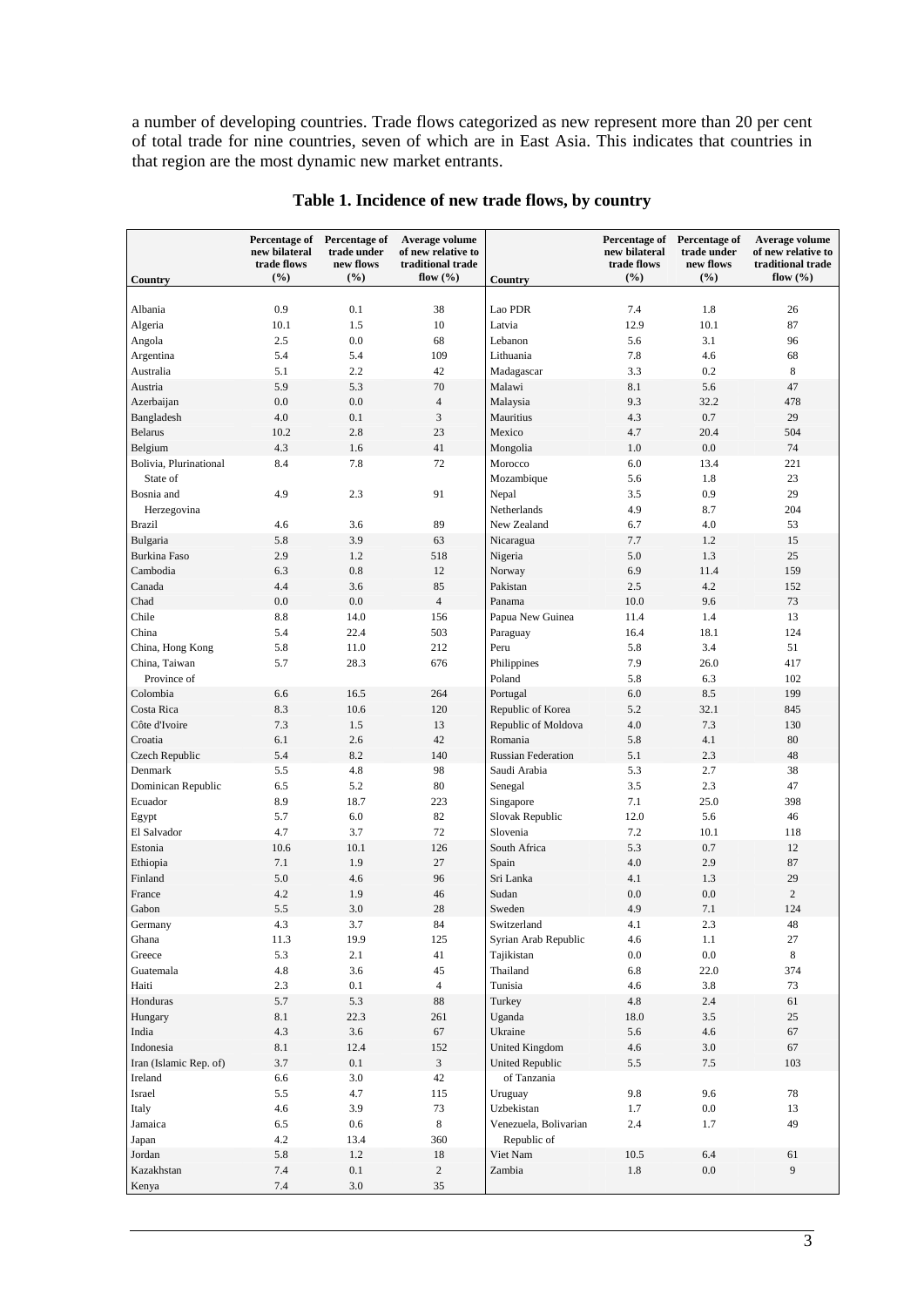The relative size of the trade volumes of new trade flows versus traditional ones is shown in table 1. Interestingly, for several countries in East Asia and some in Latin America, new trade flows tend to have a larger volume – up to 8 times larger in the Republic of Korea, for example – than traditional trade flows. This implies that growth in exports has been largely due to growth in new products for these countries. Their success in achieving economic development indicates that export growth at the extensive margin is related to economic growth.

The effect of the economic crisis on United States imports is illustrated in figures 1 and 2. Figure 1 shows the trends in the number of new and traditional United States bilateral import flows between January 2008 and June 2009. Figure 2 provides the same information, but in terms of trade volumes. For comparison purposes, the numbers are indexed with the first period as base. The vertical line represents the crisis break, in October 2008. Disregarding any consideration of possible seasonality, we observe an overall reduction in new and traditional trade flows during the crisis break, both with regard to their number and their volume. Although trade volumes of new and traditional flows decline with a similar magnitude, new flows appear to decrease more substantially in number than traditional flows.



**Figure 1. Number of new and traditional bilateral trade flows, by month** 

*Notes:* Index base period: Jan2008 = 100 Bandwidth  $= .8$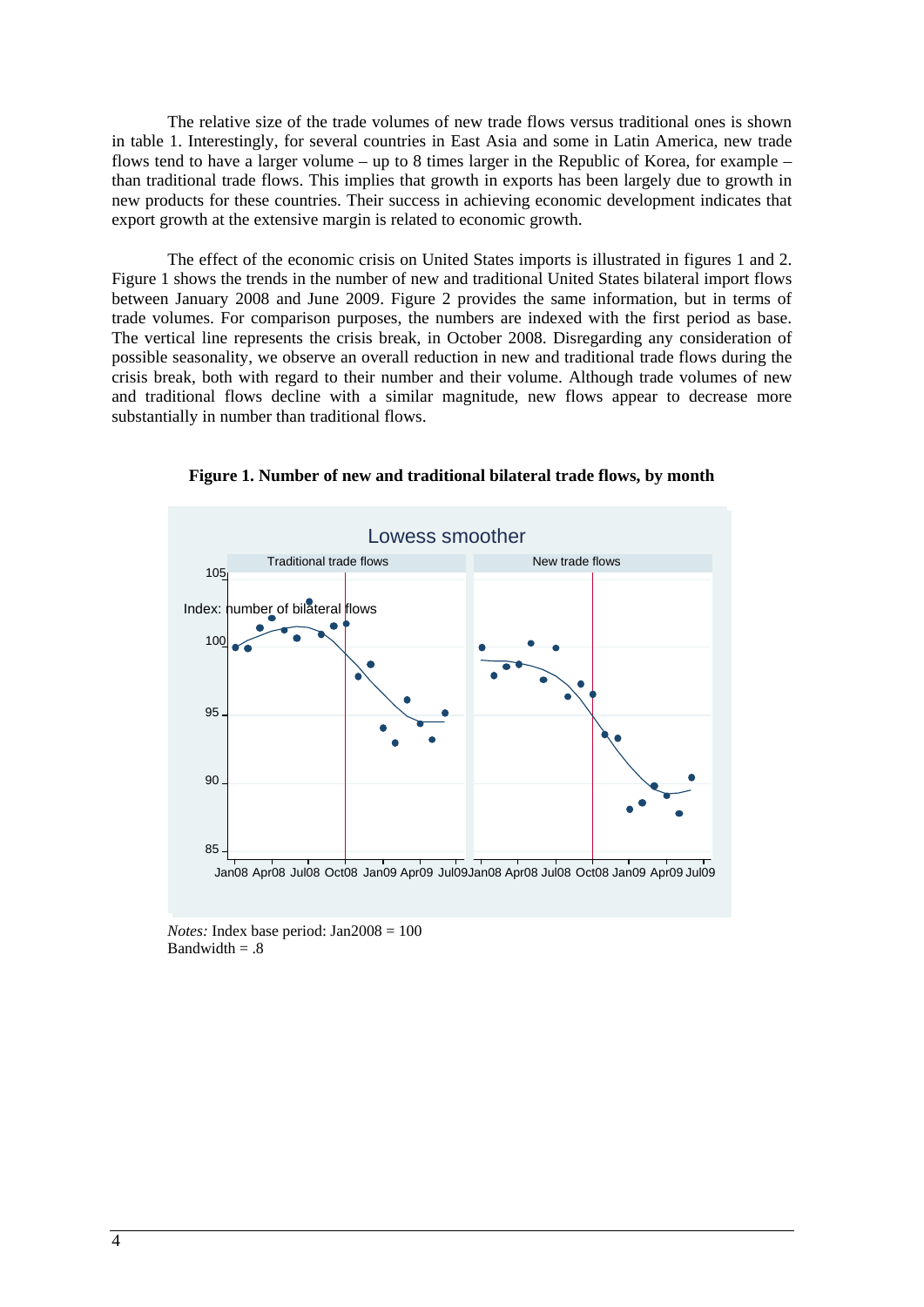

**Figure 2. Volumes of new and traditional bilateral trade flows, by month** 

*Note:* Index base period: Jan2008 = 100

We now turn to the length of bilateral trade relationships. The question we would like to answer is whether there is any difference in the trade relationship between new and traditional trade flows, and whether shrinking demand in the United States has a different effect on each of the trade flows. Figure 3 illustrates the smoothed hazard estimates for new and traditional trade flows from January  $2007$  to June  $2009<sup>3</sup>$  and table 2 provides some summary statistics on the spells as well as the country-product-periods that have non-zero trade.<sup>4</sup> According to these preliminary results, there is no difference in trade duration with regard to flow type (new or traditional) or period (before or during the crisis). The only noticeable difference is that the new trade flows are more likely to end in their first few months than the traditional flows. However, the average spell lengths in months that were measured in the nine months before and during the crisis are very similar at around three months. The difference is greater before and during the crisis with regard to the total number of spells and of trade relationships. This suggests that the crisis may have had an effect on the number of bilateral trade flows, terminating some, but not changing the duration of

survival past time  $t$  of product  $i$ , is calculated

1

$$
ext{ as: } \hat{S}(t) = \prod_{i|t_j \leq t} \left( \frac{n_i - d_i}{n_i} \right)
$$

where *n* is the number of bilateral flows at risk at time *t*, and *d* is the number of failed bilateral flows at time *t*. The plot of the Kaplan-Meier estimate provides the proportion of the bilateral trade flows that would survive during each given length of time.

<sup>&</sup>lt;sup>3</sup> We first examine duration by using the Kaplan-Meier estimator, where  $\hat{S}(t)$ , the overall probability of

<sup>&</sup>lt;sup>4</sup> To ascertain whether spell lengths of traditional and new trade flows differed before and during the crisis, we split our sample in two, each spanning a duration of nine months. The pre-crisis period includes all the spells that started before October 2008; the spells still in force in October 2008 are considered censored. The crisis period includes all the spells that began in October 2008 or later; the spells that were still in force at the end of the sample period (June 2009) are considered censored.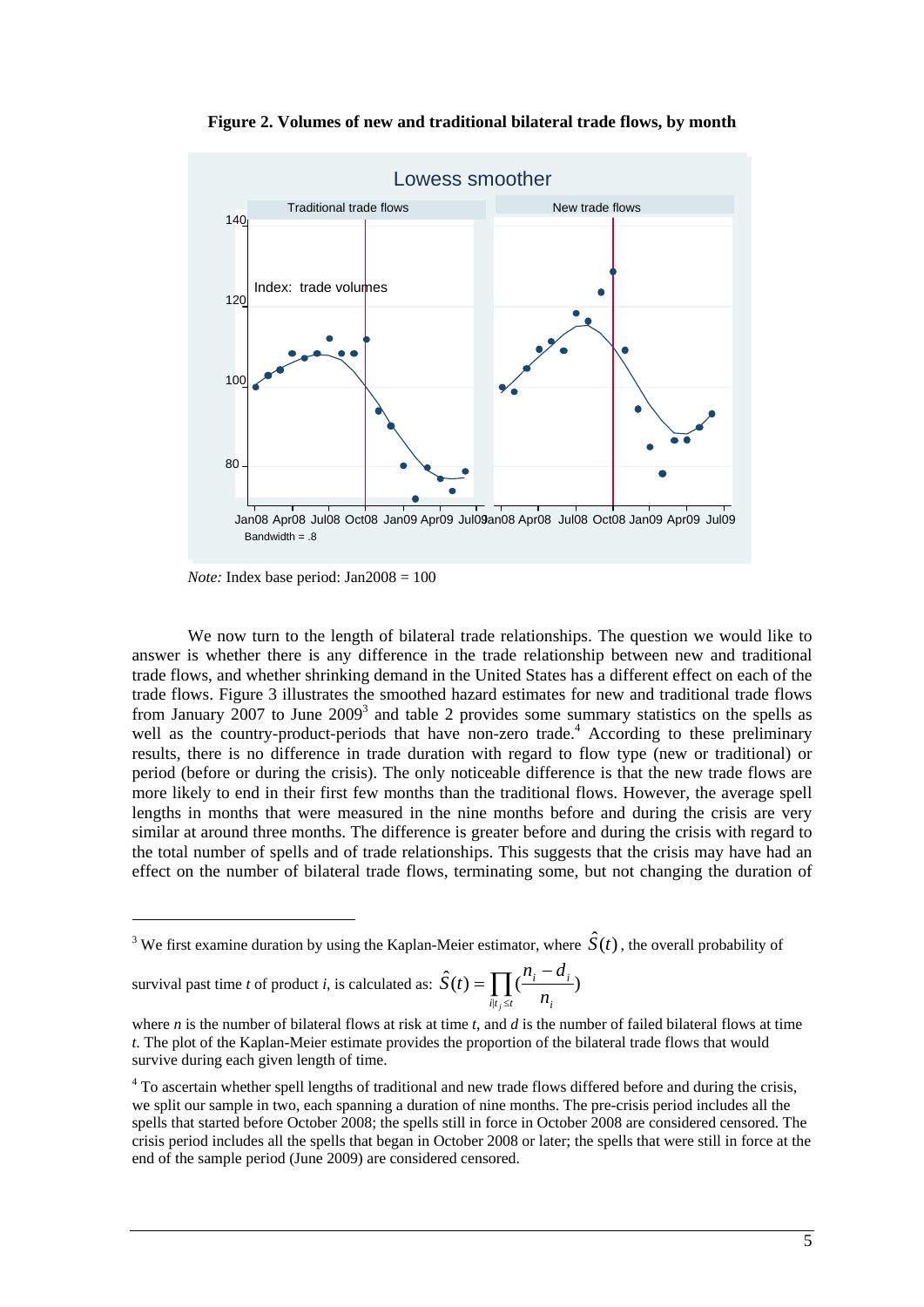the surviving flows. However, also in this case, there are no significant differences between new and traditional flows.

The results provided in this chapter are descriptive and do not take into account products or country characteristics. For example, differences across products could mask existing differences within each product, with declines in demand affecting some products more than others. Ultimately, we are interested in the within-product differences, meaning that traditional and new flows behave in a similar fashion once checked for demand shocks at the product level. We will verify these in the econometric estimations.



**Figure 3. Kaplan-Meier: Smoothed hazard estimates by flow type** 

| <b>Table 2. Duration of trade flows</b> |  |
|-----------------------------------------|--|
|-----------------------------------------|--|

|                                   |      | Observed spell<br>length in months | Total<br>number | Total<br>number of<br>trade | Total<br>number<br>of flow | Trade periods<br>that have<br>nonzero trade |
|-----------------------------------|------|------------------------------------|-----------------|-----------------------------|----------------------------|---------------------------------------------|
|                                   | Mean | Median                             | of spells       | relationships               | codes                      | (percentage)                                |
| All flows (Jan 2007- June 2009)   |      |                                    |                 |                             |                            |                                             |
| All flows                         | 4.52 | 1                                  | 446,019         | 149,039                     | 4,739                      | 37                                          |
| New trade flows                   | 4.21 | 1                                  | 26,771          | 9.023                       | 2,554                      | 38                                          |
| Traditional trade flows           | 4.55 | 1                                  | 419,248         | 140,016                     | 4,738                      | 37                                          |
| Pre-Crisis (Jan 2008-Sept 2008)   |      |                                    |                 |                             |                            |                                             |
| All flows                         | 2.93 | 1                                  | 208.856         | 114,614                     | 4,732                      | 38                                          |
| New trade flows                   | 2.97 | 1                                  | 11.181          | 6.036                       | 1,416                      | 38                                          |
| Traditional trade flows           | 2.92 | 1                                  | 198.535         | 108,578                     | 4,727                      | 38                                          |
| Post-Crisis (Oct 2008- June 2009) |      |                                    |                 |                             |                            |                                             |
| All flows                         | 2.89 | 1                                  | 200,118         | 110,827                     | 4,732                      | 35                                          |
| New trade flows                   | 3.00 |                                    | 10,195          | 5,537                       | 1,228                      | 34                                          |
| Traditional trade flows           | 2.88 |                                    | 190,582         | 105,290                     | 4,721                      | 36                                          |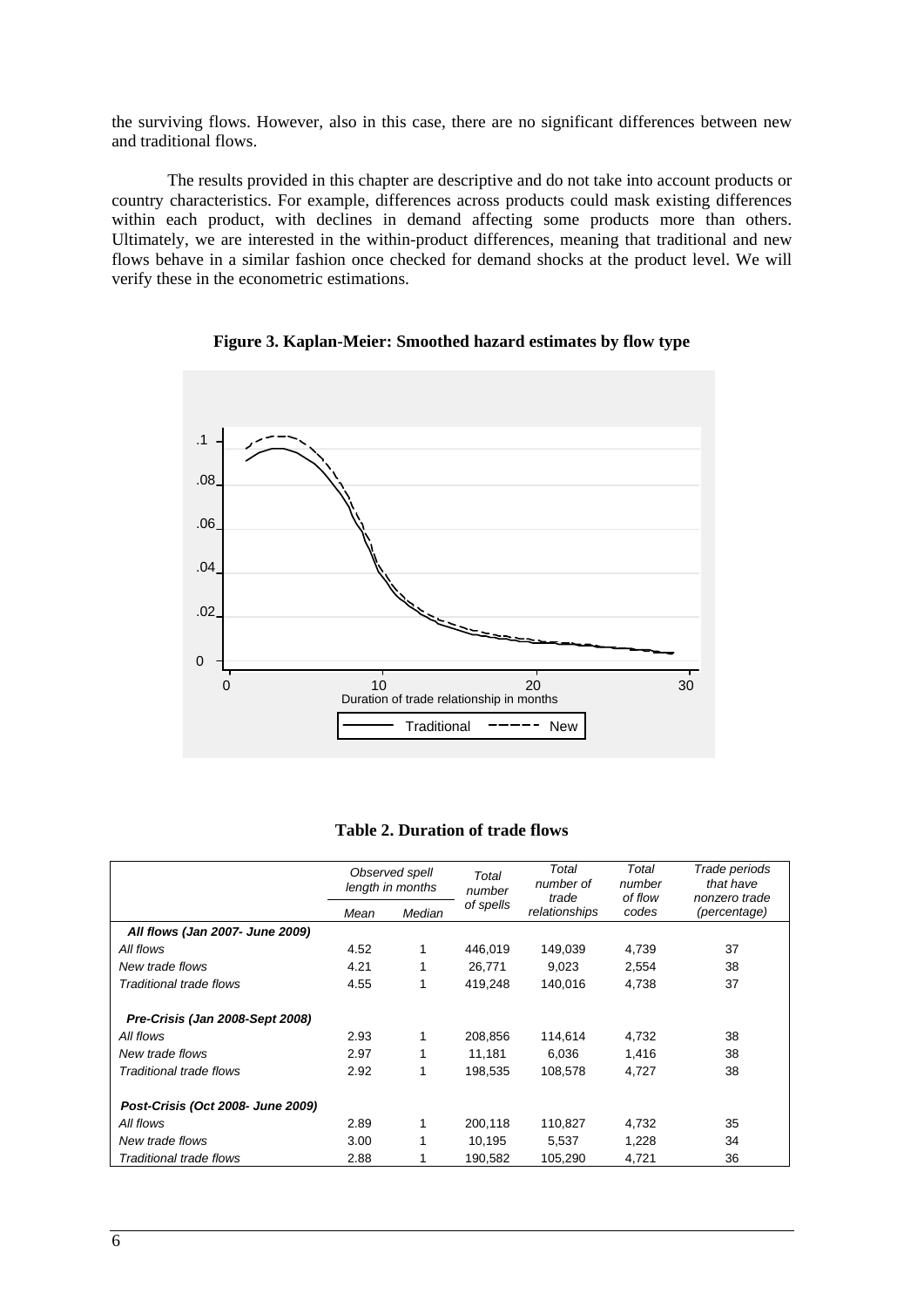## **2. Econometric methods**

1

To investigate whether the impact of the shrinking global demand has had a diverse impact on the intensive margin of trade relative to the extensive margin of trade, we examine three related issues.

Firstly, we try to determine whether the existence of a bilateral trade flow during the crisis can be associated with the type of flow – new or traditional. A sudden reduction in demand could wipe out new exporters because they may be marginal or because they may not be perceived to be as trustworthy as traditional suppliers. Second, we investigate the extent to which new exporters can maintain trade relationships after the first few months of the crisis. Sometimes bilateral trade flows can sustained for a few months because of pending orders and fail only after that. To ascertain whether the resilience of new trade flows differs from that of traditional trade flows, we analyse their frequency and duration before and during the crisis. Finally, we study the effects of shrinking demand on the trade volumes of new bilateral trade flows, compared with those of traditional flows. In other words, we investigate whether a fall in imports affects more or less the new trade flows. In all these issues, there is no a priori on whether new sectors could be affected diversely by shrinking global demand. This is ultimately an empirical question that can be answered only by analysing the data.

Our analysis begins by running a standard probabilistic model where success is denoted by the existence of export flows during a period of falling demand. We estimate this model according to two specifications. The first specification checks for country- and product-fixed effects (at the HS six-digit level). The second specification adds previous trade volumes as control. In summary, the estimation captures any difference between new and traditional trade flows, within each 6 digit product, after having controlled for country specific factors. In more formal terms, we estimate a conditional fixed-effect logit model of the form:

$$
Pr(trainde_{i,k} \neq 0) = \Phi(a_k + a_i + \beta_1 New_{i,k} + \beta_2 X_{i,k})
$$
 (1)

where  $\Phi$  is the logistic cumulative distribution function, *i* denotes products, *k* denotes country and the alphas denote fixed effects. *New* is a dummy denoting new bilateral trade flows and *X* denotes overall volumes of trade in 2007.

Secondly, we turn to the question of whether the duration of United States imports is shorter during the crisis and whether the effect of the crisis differs across product types.<sup>5</sup> In doing so, we then estimate the semi-parametric Cox proportional hazards model to determine whether the duration of new bilateral trade flows is different from that of traditional trade flows.<sup>6</sup> We estimate the model, checking for country, product and time effects by stratifying into HS four-digit product

<sup>5</sup> In this context the hazard function is defined as  $H(t) = \int$ *t*  $H(t) = \int h(t) dt$  $\mathbf 0$  $(t) = \int h(t)dt$  where  $h(t)$  is the instantaneous risk of

trade-relationship end at time t, conditional on survival to that time:  $h(t) = \frac{f(t)}{S(t)}$ . It can be also shown that *H*(*t*) and *S*(*t*) are related by  $H(t) = -Log[S(t)].$ 

 $6$  A particular advantage of the Cox model is that the baseline hazard is left unspecified and is not estimated. However, it assumes a parametric form for the effects of the covariates on the hazard rate, and the hazard proportionality assumption that the proportion of two kinds of hazard is constant and independent of the survival time (Wooldridge, 2002; Cameron and Trivedi, 2005).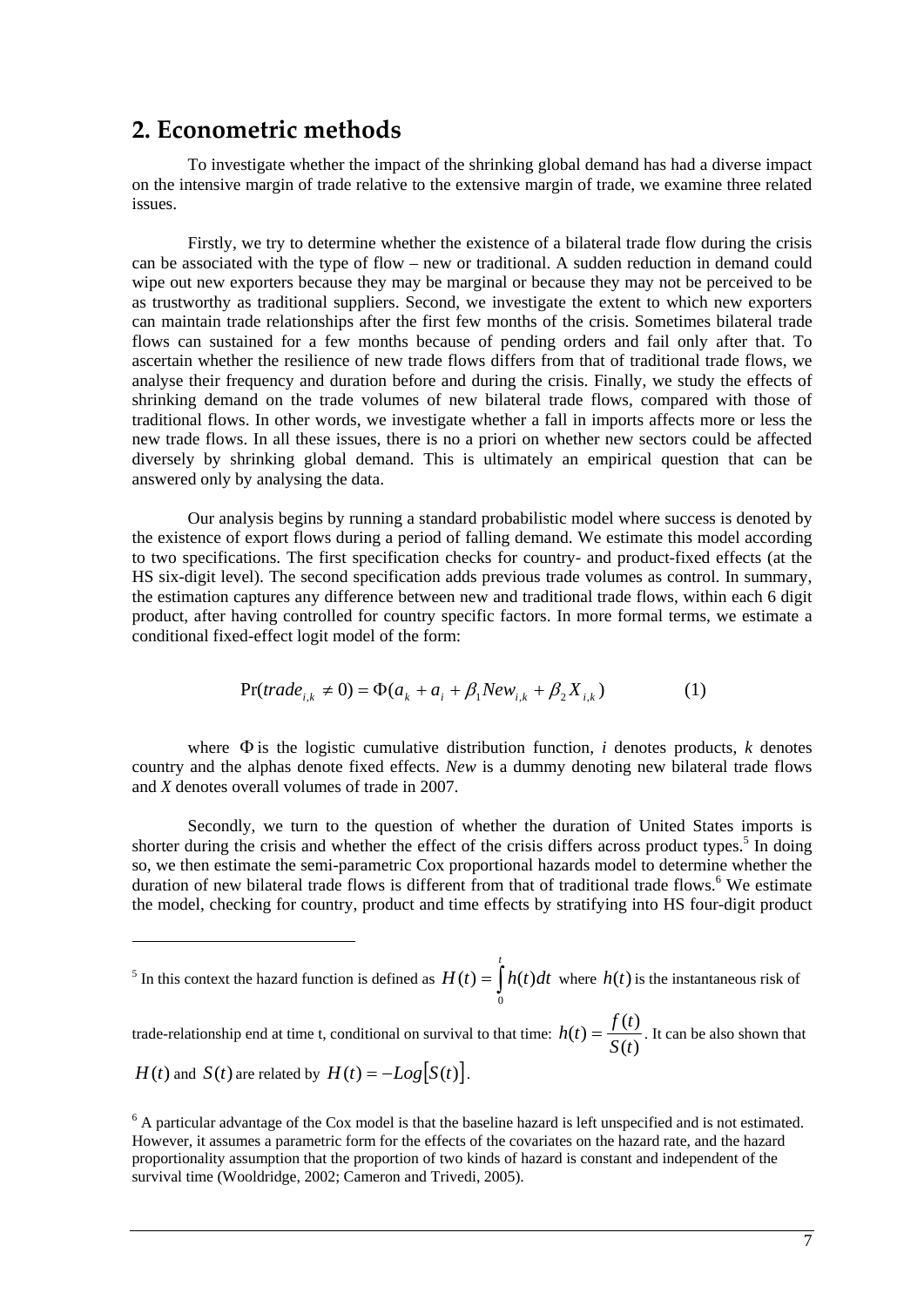groups, exporting country and United States imports' start time. In formal terms, the stratified Cox model expressing the risk of a bilateral trade flow (of a product *i* originating from country *k*) dying at time *t* can be expressed as:

$$
h_{i,k}(t) = h_{0j}(t) \exp(\beta_1 N e w_{i,k} + \beta_2 C r i s i s_t + \beta_3 N e w^* C r i s i s_{i,k,t} + \beta_4 X_{i,k})
$$
 (2)

where  $h_{i,k}(t)$  denotes the hazard function,  $h_{0,i}(t)$  is the baseline hazard for the *j*-th stratum and *X* is the volume of trade in 2007 The beta coefficients give the proportional change that can be expected in the hazard, related to the change in each explanatory variable. Here the baseline hazards are allowed to be arbitrary and unrelated to the different strata owing to the stratification. The advantage of the stratified model is that it does not force the baseline hazards to be proportional across strata. In other words, stratifying permits us to check for country- and product-fixed effects. Moreover, standard errors are clustered at the HS six-digit-flow level, which allows for possible ties within flows.

Finally, we use panel estimation to investigate whether there is a relationship between trade volumes and new bilateral trade flows in periods of shrinking international demand. The estimation absorbs country, time and product-specific differences into fixed effects. The effects of the crisis on new bilateral flows are captured by dummies. The interaction term between these two dummies captures differences for new bilateral trade flows during the crisis. The estimation equation takes the form:

$$
Log(traine_{i,k,t}) = a_k + a_i + a_t + \beta_1 New_{i,k} + \beta_2 Crisis_t + \beta_3 New * Crisis_{i,k,t} + \varepsilon_{i,k,j} \quad (3)
$$

where *i* denotes products;  $k$ , country and  $t$ , time.<sup>7</sup>

## **3. Econometric results**

This chapter presents and discusses the results of the three econometric estimations detailed above. We first discuss the results of the logit model, then the Cox regression and finally the panel regression.

The results of the logit model are presented in table 3. Two specifications are provided. The first specification captures the effect of the crisis on new flows by checking only for countryand product-fixed effects. The second specification adds the value of trade of the bilateral trade flows before the crisis (2007 values) as a control variable. The results of the first specification indicate that new and traditional trade flows have a similar probability in surviving the crisis. However, in the second specification, the coefficients both on the volume of trade and on the new trade flows becomes significant: larger bilateral trade flows are more likely to withstand the crisis, while bilateral trade flows that did not exist before 2006 are more likely to end as a result of the crisis. This implies two effects. Firstly, within each HS six-digit product, small trade flows are less likely to survive the crisis. Secondly, between two trade flows of similar magnitude, new trade flows are less likely to survive the decline in demand.

1

 $<sup>7</sup>$  To take into account zero trade, we add 1 to all trade flows and then take the log. Alternative estimation</sup> methods such as maximum likelihood estimations prove unfeasible, given the large number of observations and fixed effects.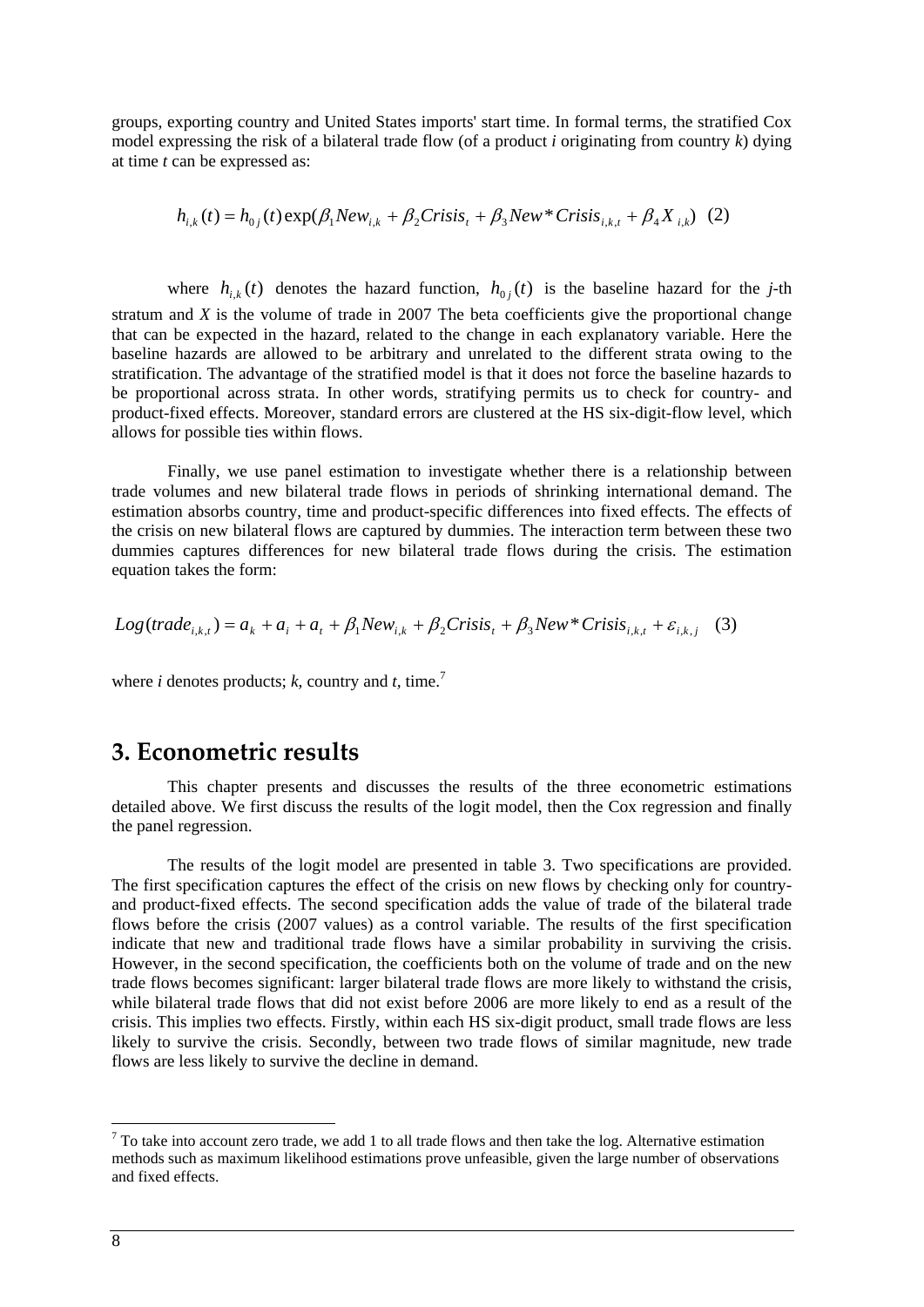|                        | <i>Specification 1</i> | <i>Specification 2</i> |
|------------------------|------------------------|------------------------|
| New Flow               | 0.05                   | $-0.66***$             |
|                        | (1.32)                 | $(-10.64)$             |
| Export $2007$ (in log) |                        | $0.39***$              |
|                        |                        | (166.64)               |
|                        |                        |                        |
| Number of observations | 152,200                | 152,200                |
| $LR$ chi $2$           | 30,469                 | 88,402                 |
| Fixed effects by:      |                        |                        |
| Product (HS6)          | Yes                    | Yes                    |
| Country                | Yes                    | Yes                    |
| Time                   | Yes                    | Yes                    |

### **Table 3. Conditional logit regression**

*Notes:* Robust z statistics in parentheses

\* significant at 10%; \*\* significant at 5%; \*\*\* significant at 1%

We now turn to the question of whether spell length was different in the period before and during the crisis, after having checked for time, product and country characteristics. Table 4 presents the results from three different specifications of the Cox models. The coefficients are in exponential form and those of dummy variables give the ratio of the hazard rates for a change from zero to one. Coefficients above (below) one indicate a positive (negative) effect. The interaction coefficient captures any additional effect on new products during the crisis. All specifications point to an effect of the crisis and to an additional effect on new products, but no effect on the interaction term. In particular, we find that the spell length of new flows is on average lower than that of traditional flows, but this difference does not change as a consequence of the crisis.

|                            | Specification 1 | Specification 2 | Specification 3 |
|----------------------------|-----------------|-----------------|-----------------|
| Crisis                     | 1.299***        | $1.634***$      | $1.633***$      |
|                            | (23.36)         | (42.51)         | (43.23)         |
| New flow                   | 1.041           | 1.310***        | 1.308***        |
|                            | (1.53)          | (9.29)          | (9.23)          |
| Crisis*, new               | 0.962           | 0.994           |                 |
|                            | $(-1.23)$       | $(-0.19)$       |                 |
| Export $2007$ (in log)     |                 | $0.682***$      | $0.682***$      |
|                            |                 | $(-95.04)$      | $(-95.03)$      |
| Number of observations     | 501,761         | 463,938         | 463,938         |
| Wald chi2                  | 553.9           | 9,142.5         | 9,131.1         |
| Stratified by              |                 |                 |                 |
| <b>Exporting Countries</b> | Yes             | Yes             | Yes             |
| Product HS-4               | Yes             | <b>Yes</b>      | Yes             |
| Year                       | Yes             | Yes             | Yes             |

#### **Table 4. Cox regression**

*Notes:* Robust z statistics in parentheses

\* significant at 10%; \*\* significant at 5%; \*\*\* significant at 1% Standard error adjusted for 4,137 clusters in HS-6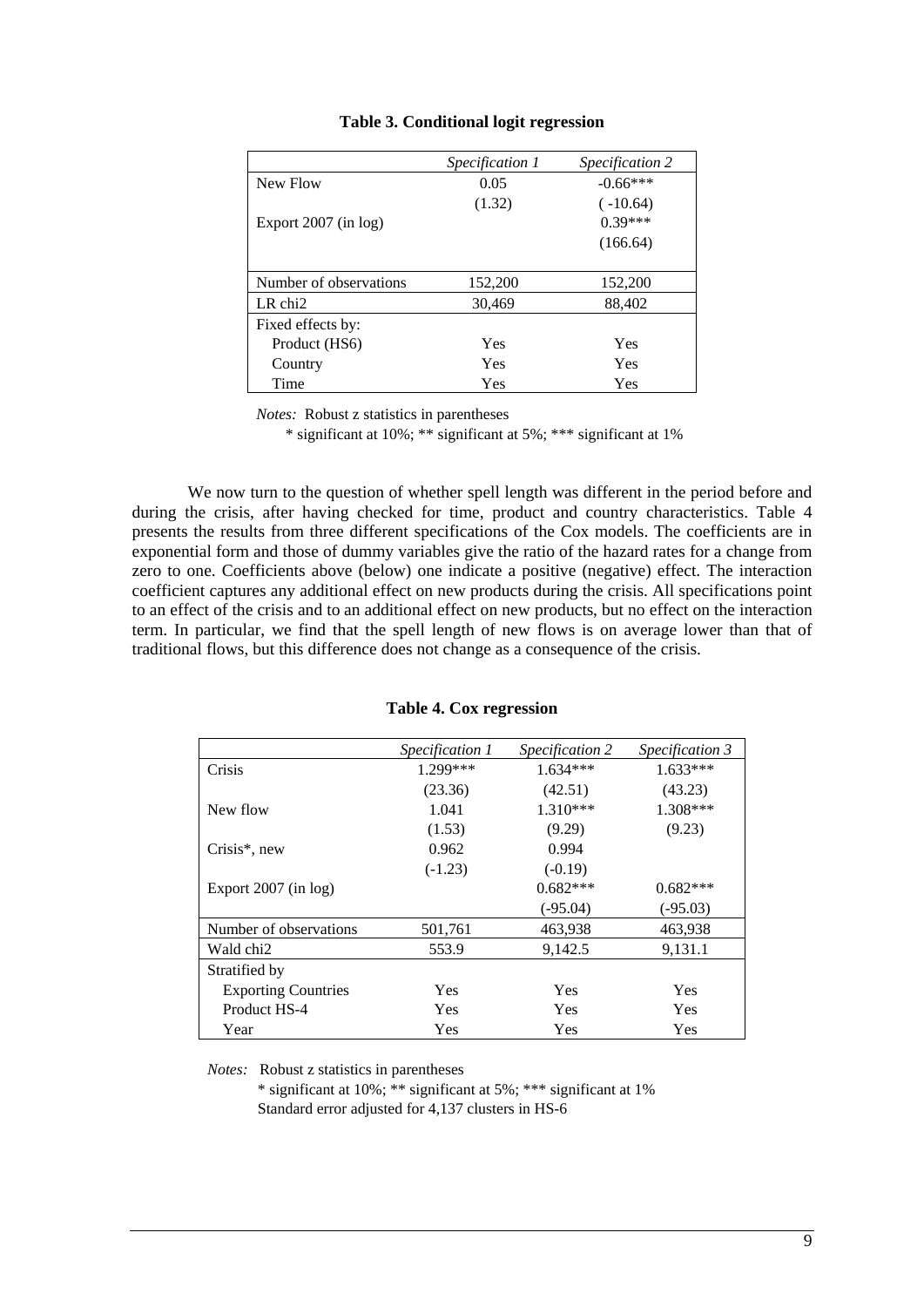The results from the first specification indicate that the crisis had an effect on all trade flows, reducing their average spell length by about 30 per cent with no substantial difference between new and traditional flows. By checking the volumes of trade, we find that new trade flows are on average 30 per cent lower in spell length, and that the effect of the crisis on both new and traditional flows is about 63 per cent.

Table 5 presents the results for the panel estimation. The first specification captures the overall effect of the crisis on United States imports, when checking for product, time and countryfixed effects. The second specification adds the new bilateral flow dummy and the third specification adds the crisis-new flow interaction term. The results from the various specifications are comparable, indicating that the impact of the crisis on the volume of bilateral trade flows has been large and even more so on new trade flows. In particular, the results indicate that the value of new trade flows is on average about 70 per cent higher than that of traditional flows, while the effect of the crisis on traditional United States imports is quantified in a slightly more than 20 per cent reduction in values, with an additional 40 per cent reduction for new trade flows categorized.

The results can be summarized as follows: First, new trade flows appear as likely as traditional trade flows to survive the crisis because they are on average larger in value. Once the magnitude of trade flows is checked, new trade flows are less likely to survive the shrink in demand. Second, regarding the duration of trade flows, we find that on average the crisis has had an effect on duration, which, however, has not been different for new and traditional flows. Finally, regarding the effect of the crisis on the magnitude of trade flows, we find that shrinking demand has caused a substantial drop in trade in both traditional and new flows. However, the impact on new trade flows has been stronger.

An important caveat is that our analysis is based solely on United States data. The extent to which these results hold for other trade flows, including those related to other high-income markets, is an open question. Moreover, our analysis does not aim to provide an understanding of the long-term implications of the crisis. In particular, it would be interesting to determine to what extent the relatively larger negative effect on new products will be counterbalanced by a relatively larger positive effect in the recovery stage. Finally, our results suggest that other determinants may be more important in determining the success or failure of trade flows in times of shrinking demand. These are relevant issues that are worth exploring. We leave this to future research, once more comprehensive data is made available.

|                        | Specification 1 | <i>Specification 2</i> | Specification 3 |
|------------------------|-----------------|------------------------|-----------------|
| Crisis                 | $-0.24***$      | $-0.24***$             | $-0.22***$      |
|                        | $(-21.67)$      | $(-21.67)$             | $(-19.69)$      |
| New Flow               |                 | $0.65***$              | $0.77***$       |
|                        |                 | (5.06)                 | (6.03)          |
| $Crisis^*$ , new       |                 |                        | $-0.39***$      |
|                        |                 |                        | $(-12.22)$      |
|                        |                 |                        |                 |
| Number of observations | 4,756,470       | 4,756,470              | 4,756,470       |
| F-statistic            | 193             | 187                    | 188             |
| Fixed effect by:       |                 |                        |                 |
| Product (HS-6)         | Yes             | Yes                    | <b>Yes</b>      |
| Country                | <b>Yes</b>      | Yes                    | Yes             |
| Time                   | Yes             | Yes                    | Yes             |

#### **Table 5. Panel regression**

*Notes:* Robust t statistics in parentheses

\* significant at 10%; \*\* significant at 5%; \*\*\* significant at 1% Standard error adjusted for 4,396 clusters in HS-6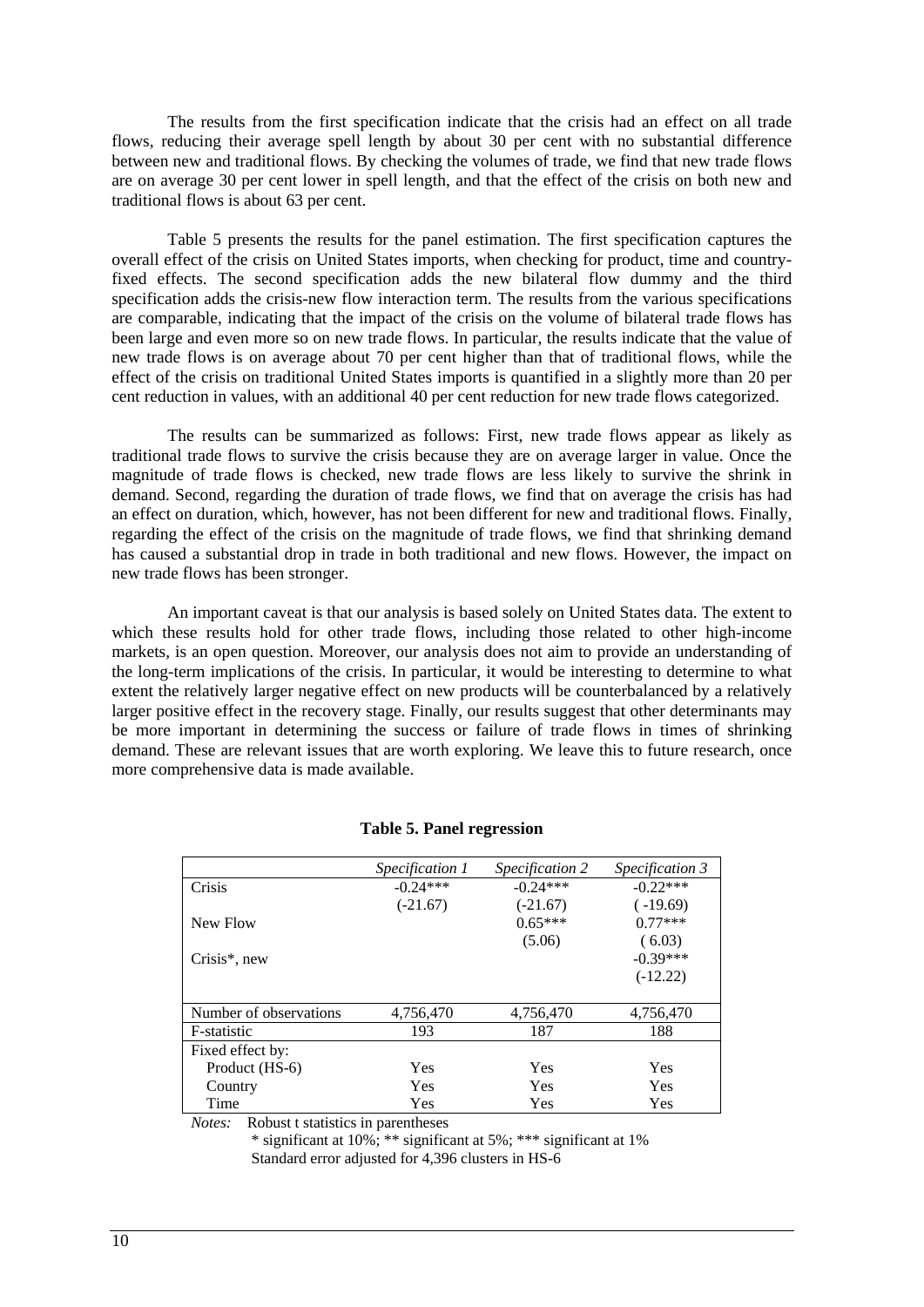# **Conclusions**

In terms of economic development, it makes a difference whether exports increase at the extensive or intensive margin. Similarly, a fall in international trade can affect new flows relatively more than traditional ones. A more severe impact on new trade flows could imply additional obstacles to recovery for those countries relying on export diversification for their economic development.

In this paper, we analysed whether the fall in international trade stemming from the economic crisis has affected relatively more trade at the extensive margin or intensive margin. The overall results indicate that the economic crisis has had more severe implications for bilateral trade flows that did not exist before 2006. New bilateral flows have a lower probability of surviving the fall in demand and a relatively higher negative effect on their volumes of trade.

This implies that the economic crisis may be producing delays in the international product cycle, with traditional and larger exporters holding ground in a relatively better way than new entrants. As export growth at the extensive margin is correlated with economic growth, this may have repercussions for the development perspective of smaller, newly emerging economies.

The results also suggest that there are other determinants that may be more important in explaining the effect of the crisis on different trade flows. In particular, we find some indication that the volume of the trade flow relates to the magnitude of the effect of the crisis. That is, larger trade flows appear to be proportionally less affected. Further research on this topic would be necessary, but if this is confirmed, the reduction in international demand would be most damaging for smaller and low-income countries with a limited market share in international trade.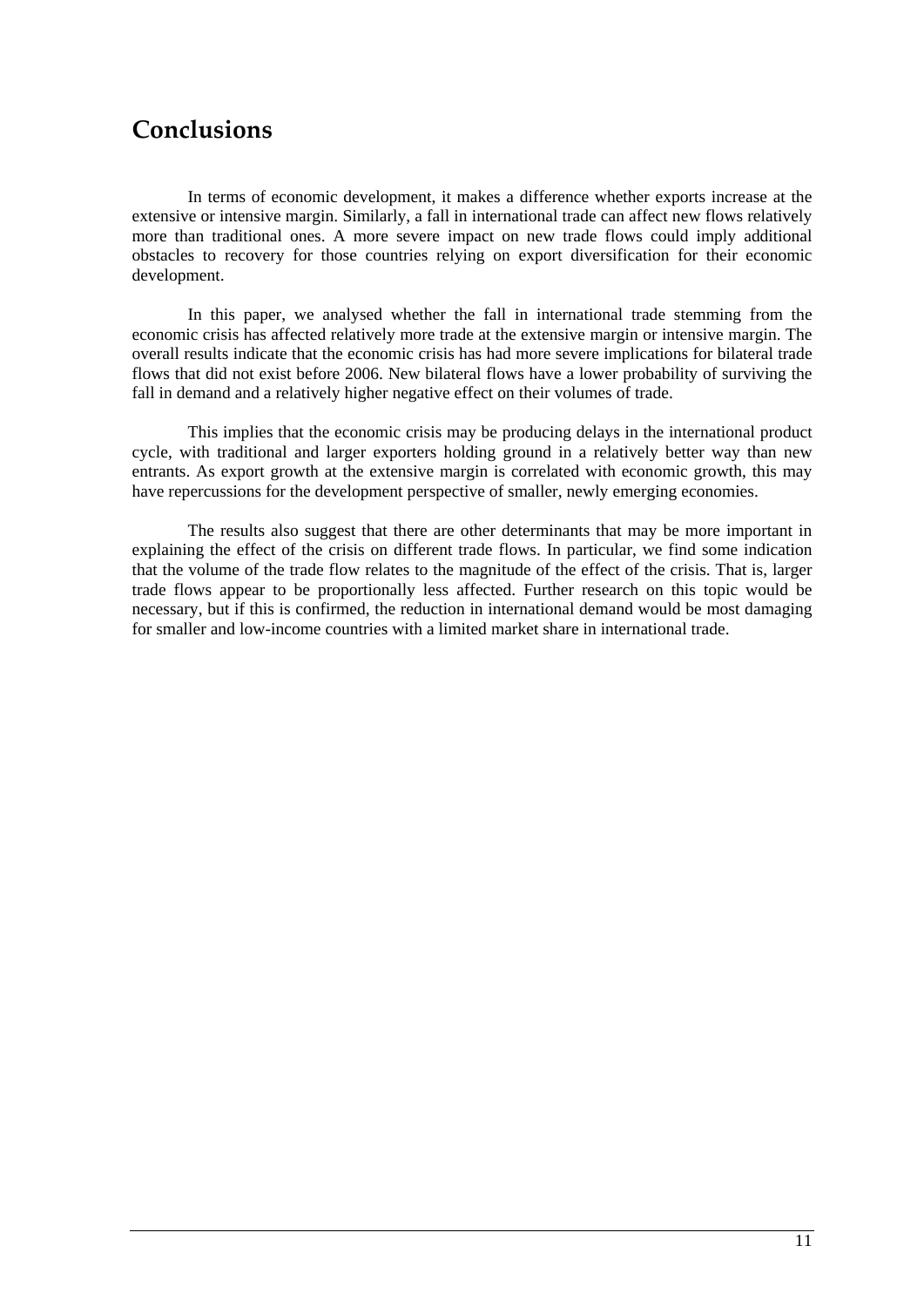### **References**

- Amurgo-Pacheco A and Pierola D (2007). Patterns of export diversification in developing countries: intensive and extensive margins. Mimeo. Graduate Institute of International Studies. Geneva.
- Besedes T and Prusa TJ (2007). The role of extensive and intensive margins and export growth. National Bureau of Economic Research Working Paper 13628. Cambridge, Massachusetts.
- Brenton P and Newfarmer R (2007). Watching more than the Discovery Channel: Export cycles and diversification in development. Policy Research Working Paper 4302. World Bank. Washington, D.C.
- Cameron AC and Trivedi PK (2005). *Microeconometrics: Methods and Applications*. Cambridge University Press. New York.
- Hausmann R and Rodrik D (2003). Economic development as self-discovery. *Journal of Development Economics*. 72:603-633.
- Hausmann R et al. (2006), What you export matters. Centre for Economic Policy Research Discussion Paper 5444. Australian National University. Canberra.
- Nicita A and Olarreaga M (2007). Information and export performance. *Journal of Industry, Competition and Trade*. 7(2): 95–111.
- Wooldridge JM (2002). *Econometric Analysis of Cross-Section and Panel Data*. MIT Press. London.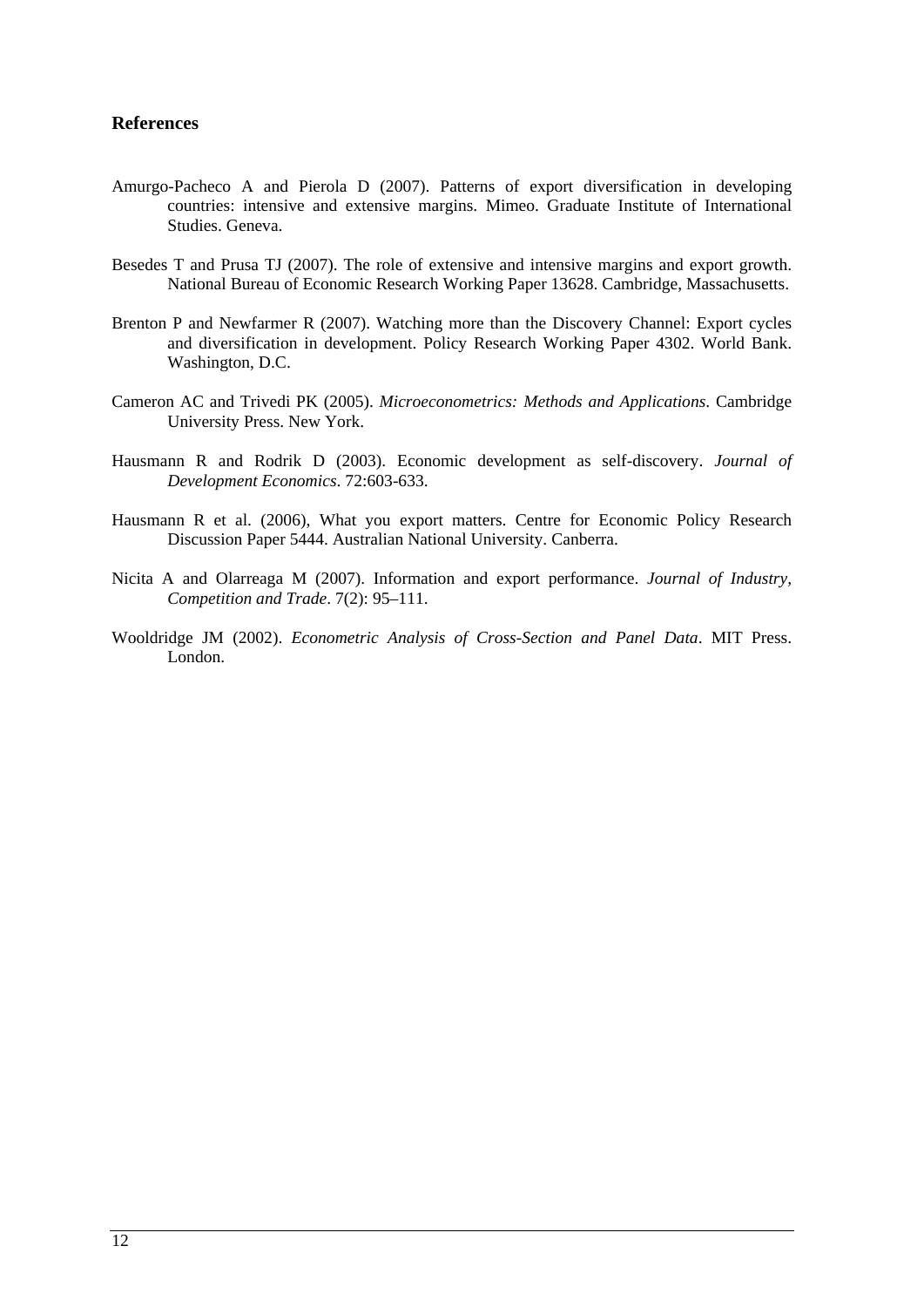#### UNCTAD Study Series on

## **POLICY ISSUES IN INTERNATIONAL TRADE AND COMMODITIES**

- No. 1 Erich Supper, **Is there effectively a level playing field for developing country exports?**, 2001, 138 p. Sales No. E.00.II.D.22.
- No. 2 Arvind Panagariya, **E-commerce, WTO and developing countries**, 2000, 24 p. Sales No. E.00.II.D.23.
- No. 3 Joseph Francois, **Assessing the results of general equilibrium studies of multilateral trade negotiations**, 2000, 26 p. Sales No. E.00.II.D.24.
- No. 4 John Whalley, **What can the developing countries infer from the Uruguay Round models for future negotiations?**, 2000, 29 p. Sales No. E.00.II.D.25.
- No. 5 Susan Teltscher, **Tariffs, taxes and electronic commerce: Revenue implications for developing countries**, 2000, 57 p. Sales No. E.00.II.D.36.
- No. 6 Bijit Bora, Peter J. Lloyd, Mari Pangestu, **Industrial policy and the WTO**, 2000, 47 p. Sales No. E.00.II.D.26.
- No. 7 Emilio J. Medina-Smith, **Is the export-led growth hypothesis valid for developing countries? A case study of Costa Rica**, 2001, 49 p. Sales No. E.01.II.D.8.
- No. 8 Christopher Findlay, **Service sector reform and development strategies: Issues and research priorities**, 2001, 24 p. Sales No. E.01.II.D.7.
- No. 9 Inge Nora Neufeld, **Anti-dumping and countervailing procedures Use or abuse? Implications for developing countries**, 2001, 33 p. Sales No. E.01.II.D.6.
- No. 10 Robert Scollay, **Regional trade agreements and developing countries: The case of the Pacific Islands' proposed free trade agreement**, 2001, 45 p. Sales No.  $E.01$  II D 16
- No. 11 Robert Scollay and John Gilbert, **An integrated approach to agricultural trade and development issues: Exploring the welfare and distribution issues**, 2001, 43 p. Sales No. E.01.II.D.15.
- No. 12 Marc Bacchetta and Bijit Bora, **Post-Uruguay round market access barriers for industrial products**, 2001, 50 p. Sales No. E.01.II.D.23.
- No. 13 Bijit Bora and Inge Nora Neufeld, **Tariffs and the East Asian financial crisis**, 2001, 30 p. Sales No. E.01.II.D.27.
- No. 14 Bijit Bora, Lucian Cernat, Alessandro Turrini, **Duty and quota-free access for LDCs: Further evidence from CGE modelling**, 2002, 130 p. Sales No. E.01.II.D.22.
- No. 15 Bijit Bora, John Gilbert, Robert Scollay, **Assessing regional trading arrangements in the Asia-Pacific**, 2001, 29 p. Sales No. E.01.II.D.21.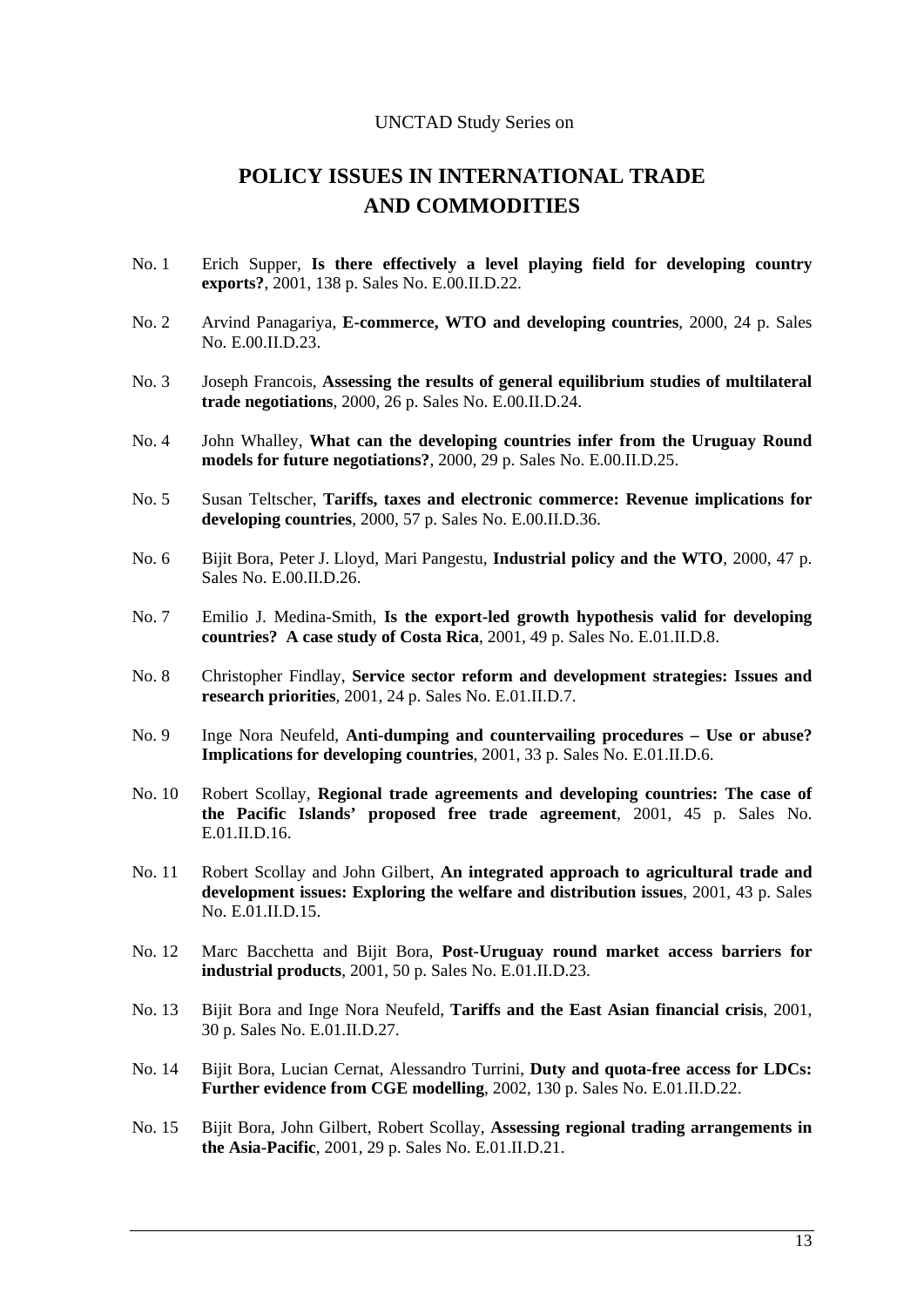- No. 16 Lucian Cernat, **Assessing regional trade arrangements: Are South-South RTAs more trade diverting?**, 2001, 24 p. Sales No. E.01.II.D.32.
- No. 17 Bijit Bora, **Trade related investment measures and the WTO: 1995-2001**, 2002.
- No. 18 Bijit Bora, Aki Kuwahara, Sam Laird, **Quantification of non-tariff measures**, 2002, 42 p. Sales No. E.02.II.D.8.
- No. 19 Greg McGuire, **Trade in services Market access opportunities and the benefits of liberalization for developing economies**, 2002, 45 p. Sales No. E.02.II.D.9.
- No. 20 Alessandro Turrini, **International trade and labour market performance: Major findings and open questions**, 2002, 30 p. Sales No. E.02.II.D.10.
- No. 21 Lucian Cernat, **Assessing south-south regional integration: Same issues, many metrics**, 2003, 32 p. Sales No. E.02.II.D.11.
- No. 22 Kym Anderson, **Agriculture, trade reform and poverty reduction: Implications for Sub-Saharan Africa**, 2004, 30 p. Sales No. E.04.II.D.5.
- No. 23 Ralf Peters and David Vanzetti, **Shifting sands: Searching for a compromise in the WTO negotiations on agriculture**, 2004, 46 p. Sales No. E.04.II.D.4.
- No. 24 Ralf Peters and David Vanzetti, **User manual and handbook on Agricultural Trade Policy Simulation Model (ATPSM)**, 2004, 45 p. Sales No. E.04.II.D.3.
- No. 25 Khalil Rahman, **Crawling out of snake pit: Special and differential treatment and post-Cancun imperatives**, 2004.
- No. 26 Marco Fugazza, **Export performance and its determinants: Supply and demand constraints**, 2004, 57 p. Sales No. E.04.II.D.20.
- No. 27 Luis Abugattas, **Swimming in the spaghetti bowl: Challenges for developing countries under the "New Regionalism"**, 2004, 30 p. Sales No. E.04.II.D.38.
- No. 28 David Vanzetti, Greg McGuire and Prabowo, **Trade policy at the crossroads The Indonesian story**, 2005, 40 p. Sales No. E.04.II.D.40.
- No. 29 Simonetta Zarrilli, **International trade in GMOs and GM products: National and multilateral legal frameworks**, 2005, 57 p. Sales No. E.04.II.D.41.
- No. 30 Sam Laird, David Vanzetti and Santiago Fernández de Córdoba, **Smoke and mirrors: Making sense of the WTO industrial tariff negotiations**, 2006, Sales No. E.05.II.D.16.
- No. 31 David Vanzetti, Santiago Fernandez de Córdoba and Veronica Chau, **Banana split: How EU policies divide global producers**, 2005, 27 p. Sales No. E.05.II.D.17.
- No. 32 Ralf Peters, **Roadblock to reform: The persistence of agricultural export subsidies**, 2006, 43 p. Sales No. E.05.II.D.18.
- No. 33 Marco Fugazza and David Vanzetti, **A South-South survival strategy: The potential for trade among developing countries**, 2006, 25 p.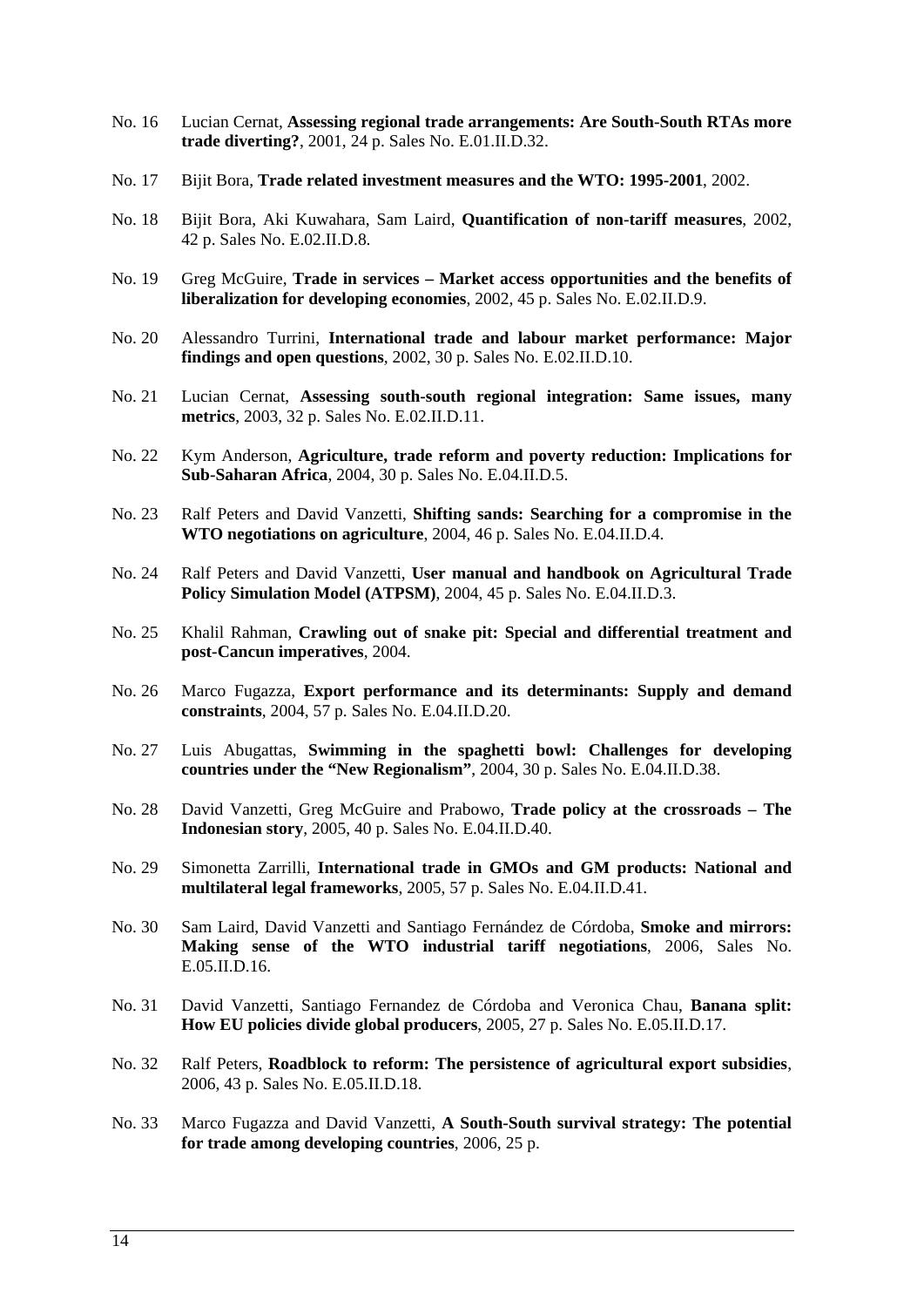- No. 34 Andrew Cornford, **The global implementation of Basel II: Prospects and outstanding problems**, 2006, 30 p.
- No. 35 Lakshmi Puri, IBSA: **An emerging trinity in the new geography of international trade**, 2007, 50 p.
- No. 36 Craig VanGrasstek, **The challenges of trade policymaking: Analysis, communication and representation**, 2008, 45 p.
- No. 37 Sudip Ranjan Basu, **A new way to link development to institutions, policies and geography**, 2008, 50 p.
- No. 38 Marco Fugazza and Jean-Christophe Maur, **Non-tariff barriers in computable general equilibrium modelling**, 2008, 25 p.
- No. 39 Alberto Portugal-Perez, **The costs of rules of origin in apparel: African preferential exports to the United States and the European Union**, 2008, 35 p.
- No. 40 Bailey Klinger, **Is South-South trade a testing ground for structural transformation?**, 2009, 30 p.
- No. 41 Sudip Ranjan Basu, Victor Ognivtsev and Miho Shirotori, **Building trade-relating institutions and WTO accession**, 2009, 50 p.
- No. 42 Sudip Ranjan Basu and Monica Das, **Institution and development revisited: A nonparametric approach**, 2010, 26 p.
- No. 43 Marco Fugazza and Norbert Fiess, **Trade liberalization and informality: New stylized facts**, 2010, 45 p.
- No. 44 Miho Shirotori, Bolormaa Tumurchudur and Olivier Cadot, **Revealed factor intensity indices at the product level,** 2010, 55 p.
- No. 45 Marco Fugazza and Patrick Conway, **The impact of removal of ATC Quotas on international trade in textiles and apparel,** 2010, 50 p.
- No. 46 Marco Fugazza and Ana Cristina Molina, **On the determinants of exports survival,**  2011, 40 p.
- No. 47 Alessandro Nicita, **Measuring the relative strength of preferential market access,**  2011, 30 p.
- No. 48 Sudip Ranjan Basu and Monica Das, **Export structure and economic performance in developing countries: Evidence from nonparametric methodology,** 2011, 58 p.
- No. 49 Alessandro Nicita and Bolormaa Tumurchudur-Klok, **New and traditional trade flows and the economic crisis,** 2011, 22 p.

Copies of UNCTAD Study series on *Policy Issues in International Trade and Commodities* may be obtained from the Publications Assistant, Trade Analysis Branch (TAB), Division on International Trade in Goods and Services and Commodities (DITC), United Nations Conference on Trade and Development, Palais des Nations, CH-1211 Geneva 10, Switzerland (Tel: +41 22 917 4644). These studies are accessible on the website at *http://www.unctad.org/tab*.